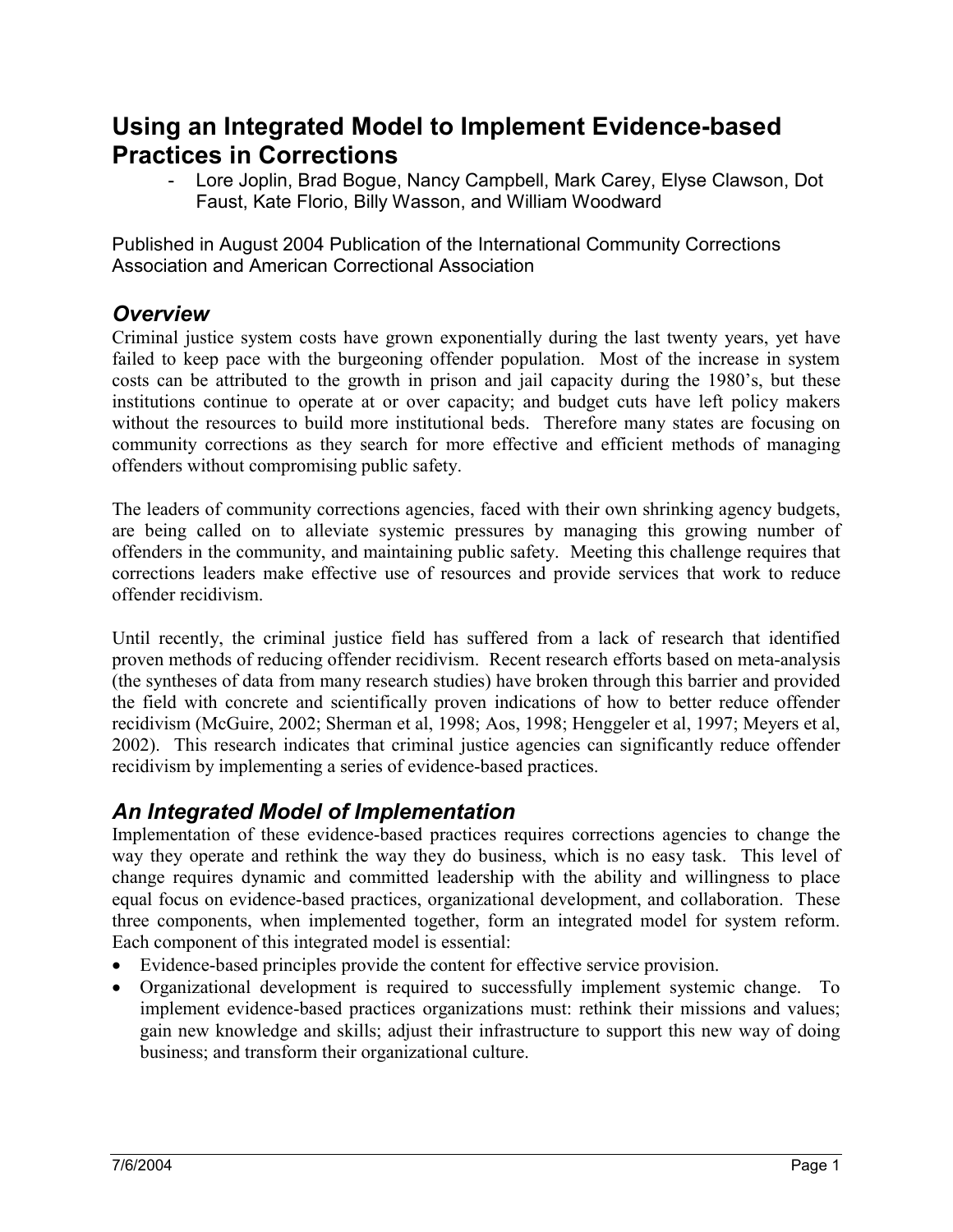Using an Integrated Model to Implement Evidence-based Practices in Corrections (continued)

• Collaboration enhances internal and external buy-in in the change process, supporting successful implementation in the complex web of public safety agencies, service providers, and other stakeholders.

As a part of their strategy for facilitating the implementation of effective interventions, the National Institute of Correction (NIC), Community Corrections Division entered into a cooperative agreement with the Crime and Justice Institute (CJI) in 2002 to develop a model for implementing evidence-based practices in criminal justice systems. This *Integrated Model* emphasizes the importance of focusing equally on evidence-based practices, organizational development, and collaboration to achieve successful and lasting change. The scope of the model is broad enough that it can be applied to all components of the criminal justice system and across varying jurisdictions.

NIC and CJI have worked for decades to further the implementation of effective interventions in criminal justice. Their experience in the field of community corrections indicates that many organizations are able to successfully implement components of evidence-based principles, such as assessment tools or cognitive-behavioral programming. Unfortunately, very few organizations have successfully implemented or been able to sustain implementation of evidence-based principles throughout their operations. While some organizations may have developed a certain breadth of implementation, many have not managed to achieve the depth necessary to change the organizational culture and attain desired outcomes. As a result, change efforts often lose focus, stagnate, and are not institutionalized. An integrated approach to implementation provides the depth and breadth necessary to ensure lasting change.

**Figure 1** 

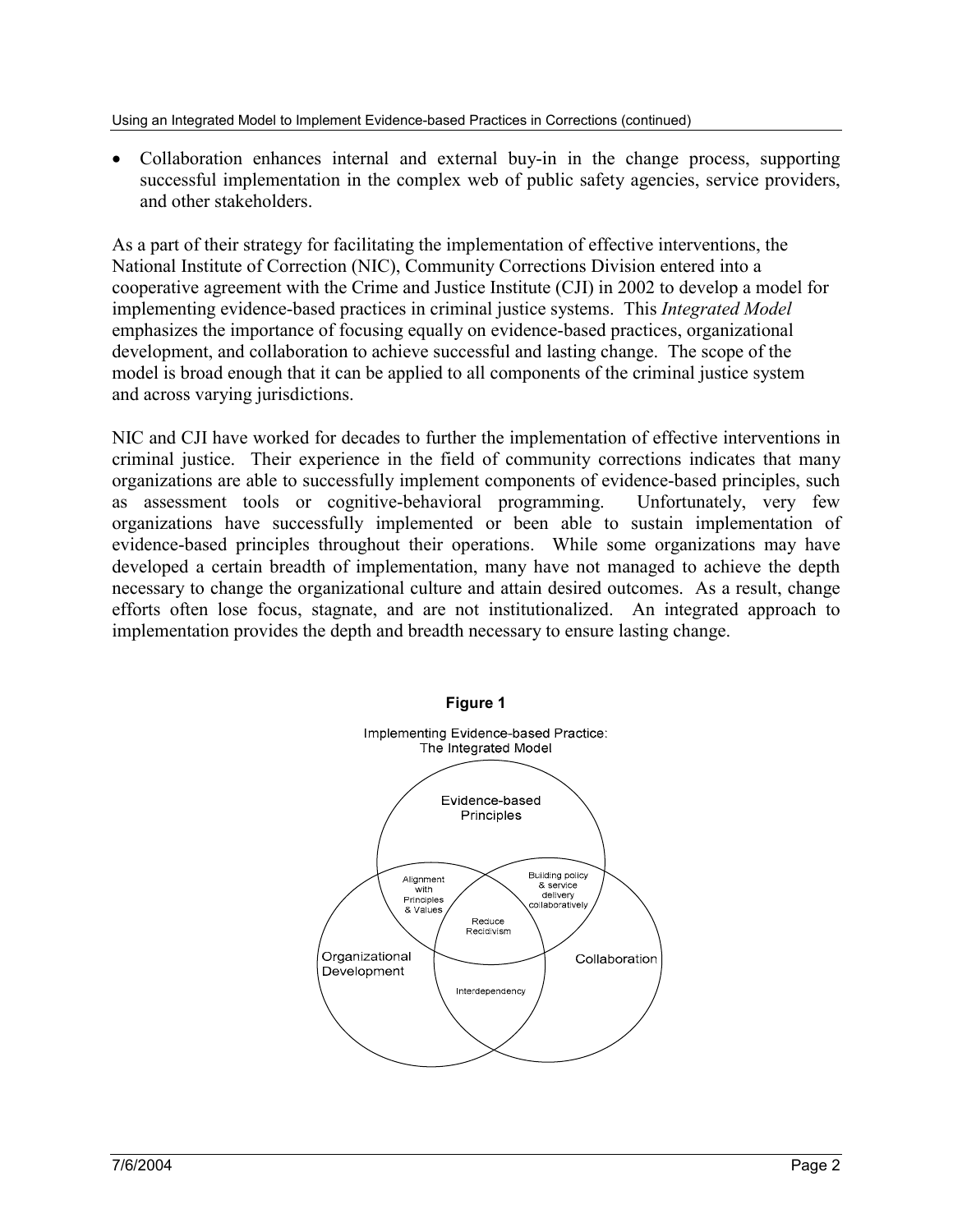Many organizations are beginning to use or want to use evidence-based principles in their supervision practices and program design to better achieve reductions in recidivism. Most organizations have spent time on organizational development initiatives and collaborations. Few organizations though, have focused their attention simultaneously on all three areas, to achieve full integration. In September 2004, NIC and CJI began working with two pilot sites (Illinois and Maine) to implement this integrated model (Figure 2).

#### **Figure 2**



# *Evidence-based Practice*

As stated earlier, recent research efforts based on meta-analysis have provided the criminal justice field with much needed information about how to better reduce offender recidivism. This research indicates that certain programs and intervention strategies, when applied to a variety of offender populations, reliably produce sustained reductions in recidivism. Unfortunately, few criminal justice agencies are using these effective interventions and their related concepts/principles.

The conventional approach to supervision in this country emphasizes individual accountability from offenders and their supervising officers without consistently providing either with the skills, tools, or resources that science indicates are necessary for risk and recidivism reduction. Despite the evidence that indicates otherwise, officers continue to be trained and expected to meet minimal contact standards which emphasize rates of contacts. These standards largely ignore the opportunities these contacts provide for reinforcing behavioral change.

The biggest challenge in adopting these evidence-based practices is to change our existing systems to appropriately support the new innovations. Identifying interventions with good research support and realigning the necessary organizational infrastructure are both fundamental to evidence-based practice.

Evidence-based practice is a significant trend throughout all human service fields that emphasize outcomes. Interventions within corrections are considered effective when they reduce offender risk and subsequent recidivism and therefore make a positive long-term contribution to public safety.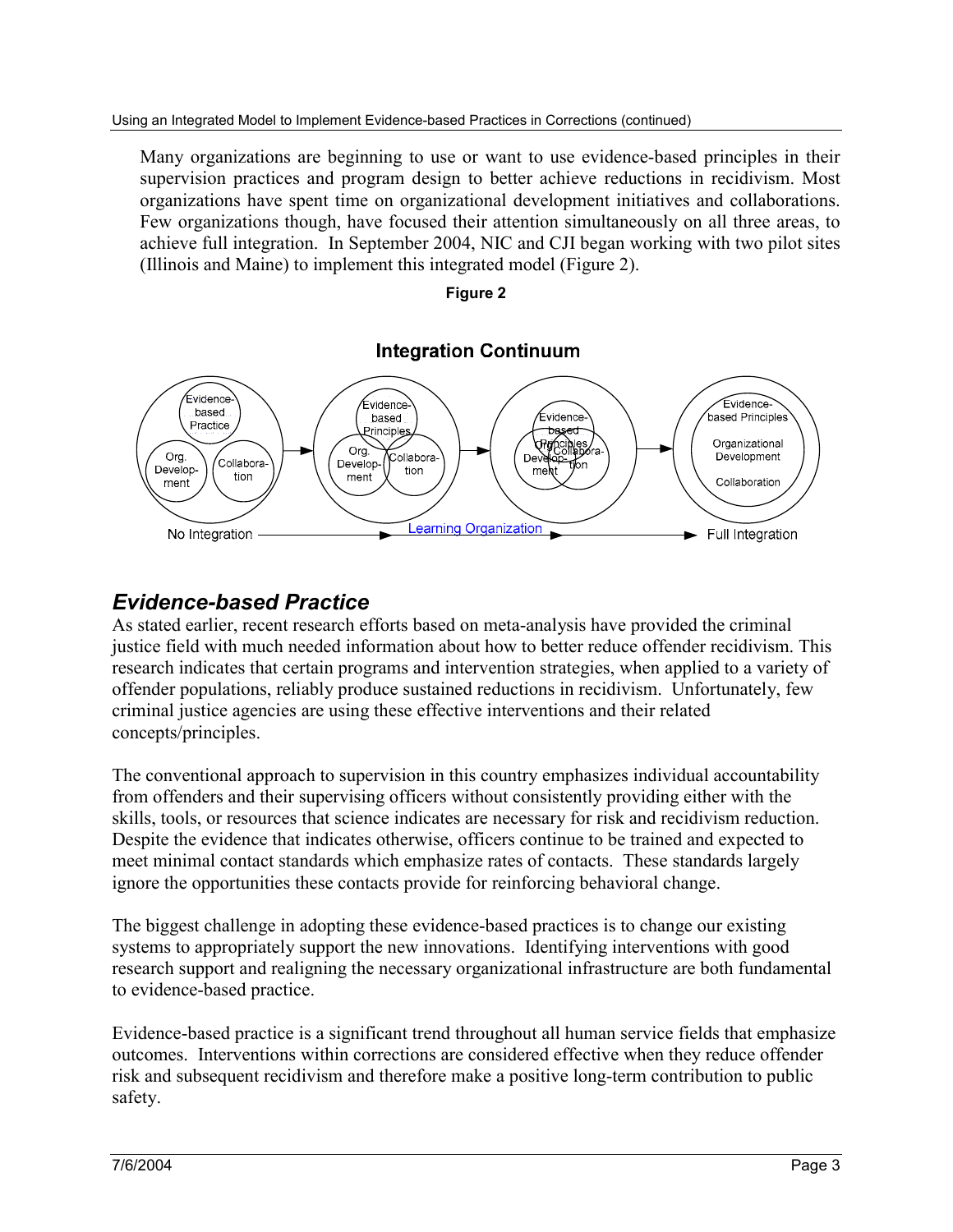The evidence-based principles component of the integrated model highlights eight principles for effective offender interventions. The organization or system that is most successful in initiating and maintaining offender interventions and supervision practices consistent with these principles will achieve the greatest recidivism reductions.

The following framework of principles is listed in developmental order and they are all highly interdependent. For example, offender assessments must consider both risk to reoffend and criminogenic needs, in that order. Research indicates that resources are used more effectively when they are focused on higher-risk rather than lower-risk offenders, therefore considering offenders' risk to reoffend prior to addressing criminogenic needs allows agencies to target resources on higher-risk offenders*.* 

#### **Eight Evidence-Based Principles for Effective Interventions**

- 1. Assess Actuarial Risk/Needs.
- 2. Enhance Intrinsic Motivation.
- 3. Target Interventions.
	- a. *Risk Principle*: Prioritize supervision and treatment resources for higher risk offenders.
	- b. *Need Principle*: Target interventions to criminogenic needs.
	- c. *Responsivity Principle*: Be responsive to temperament, learning style, motivation,
		- culture, and gender when assigning programs.
	- d. *Dosage*: Structure 40-70% of high-risk offenders' time for 3-9 months.
	- e. *Treatment:* Integrate treatment into the full sentence/sanction requirements.
- 4. Skill Train with Directed Practice (use Cognitive Behavioral treatment methods).
- 5. Increase Positive Reinforcement.
- 6. Engage Ongoing Support in Natural Communities.
- 7. Measure Relevant Processes/Practices.
- 8. Provide Measurement Feedback.

#### **1) Assess Actuarial Risk/Needs.**

 Develop and maintain a complete system of ongoing offender risk screening / triage and needs assessments. Assessing offenders in a reliable and valid manner is a prerequisite for the effective management (i.e., supervision and treatment) of offenders. Timely, relevant measures of offender risk and need at the individual and aggregate levels are essential for the implementation of numerous principles of best practice in corrections, (e.g., risk, need, and responsivity). Offender assessments are most reliable and valid when staff are formally trained to administer tools. Screening and assessment tools that focus on dynamic and static risk factors, profile criminogenic needs, and have been validated on similar populations are preferred. They should also be supported by sufficiently detailed and accurately written procedures.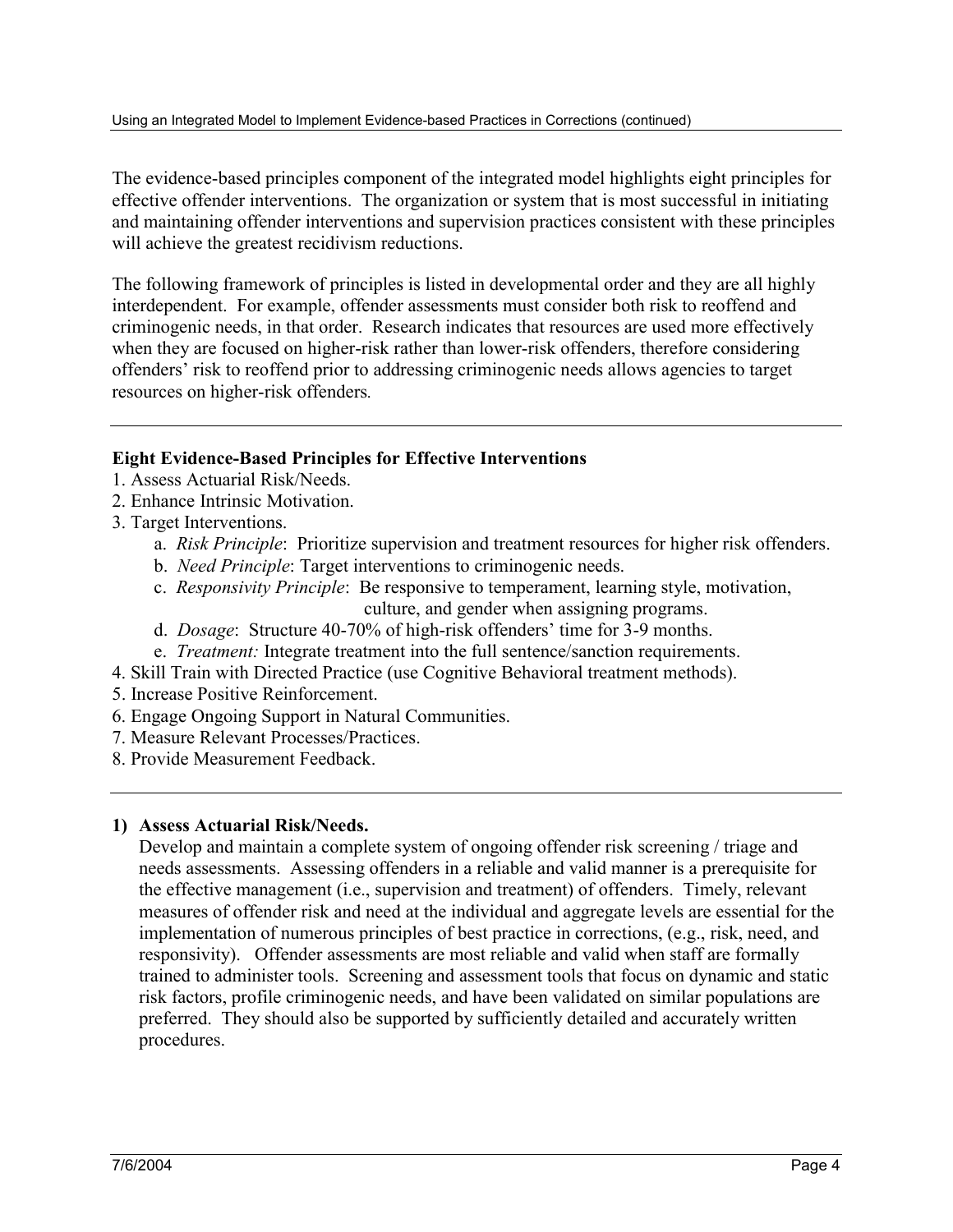Offender assessment is as much an ongoing function as it is a formal event. Case information that is gathered informally through routine interactions and observations with offenders is just as important as formal assessment guided by instruments. Formal and informal offender assessments should reinforce one another. They should combine to enhance formal reassessments, case decisions, and working relations between practitioners and offenders throughout the jurisdiction of supervision.

 (Andrews, et al, 1990; Andrews & Bonta, 1998; Gendreau, et al, 1996; Kropp, et al, 1995; Clements, 1996)

### **Questions to ask**

- Does the assessment tool we're using measure for criminogenic risk and need?
- $\triangle$  How are officers trained to conduct the assessment interview?
- $\div$  What quality assurance is in place to ensure that assessments are conducted appropriately?
- $\div$  How is the assessment information captured and used in the development of case plans?

### **2) Enhance Intrinsic Motivation.**

 Staff should relate to offenders in interpersonally sensitive and constructive ways to enhance intrinsic motivation in offenders. Behavioral change is an *inside job*; for lasting change to occur, a level of intrinsic motivation is needed. Motivation to change is dynamic and the probability that change may occur is strongly influenced by interpersonal interactions, such as those with probation officers, treatment providers, and institution staff. Feelings of ambivalence that usually accompany change can be explored through motivational interviewing, a style and method of communication used to help people overcome their ambivalence regarding behavior changes. Research strongly suggests that motivational interviewing techniques, rather than persuasion tactics, effectively enhance motivation for initiating and maintaining behavior changes.

 (Miller & Rollnick, 2002; Miller & Mount, 2001; Harper & Hardy, 2000; Ryan & Deci, 2000)

#### **Questions to Ask**

- $\triangle$  Are officers and program staff trained in motivational interviewing techniques?
- $\div$  What quality assurance is in place?

 Are staff held accountable for using motivational interviewing techniques in their day-today interactions with offenders?

# **3) Target Interventions.**

- **a. RISK PRINCIPLE:** Prioritize supervision and treatment resources for higher risk offenders.
- **b. NEED PRINCIPLE:** Target interventions to criminogenic needs.
- **c. RESPONSIVITY PRINCIPLE:** Be responsive to temperament, learning style, motivation, gender, and culture when assigning to programs.
- **d. DOSAGE:** Structure 40-70% of high-risk offenders' time for 3-9 months.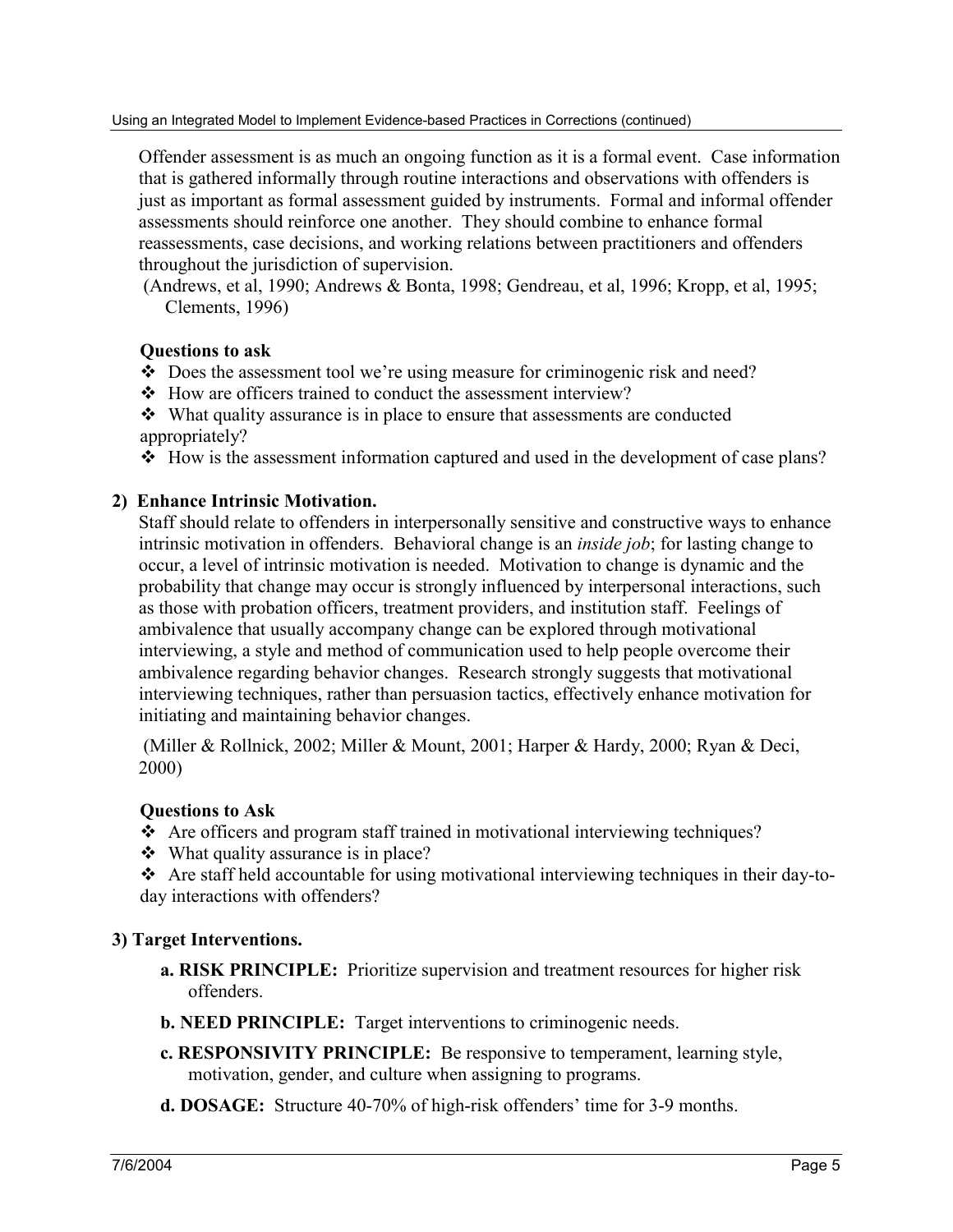**e. TREATMENT PRINCIPLE:** Integrate treatment into the full sentence/sanction requirements.

#### **3a) Risk Principle**

 Prioritize primary supervision and treatment resources for offenders who are at higher risk to re-offend. Research indicates that supervision and treatment resources that are focused on lower-risk offenders tend to produce little if any net positive effect on recidivism rates. Shifting these resources to higher risk offenders promotes harm-reduction and public safety because these offenders have greater need for pro-social skills and thinking, and are more likely to be frequent offenders. Reducing the recidivism rates of these higher risk offenders reaps a much larger *bang-for-the-buck.* 

Successfully addressing this population requires smaller caseloads, the application of well developed case plans, and the placement of offenders into sufficiently intense cognitivebehavioral interventions that target their specific criminogenic needs.

(Gendreau, 1997; Andrews & Bonta, 1998; Harland, 1996; Sherman, et al, 1998; McGuire, 2001, 2002)

#### **3b) Criminogenic Need Principle**

 Address offenders' greatest criminogenic needs. Offenders have a variety of needs, some of which are directly linked to criminal behavior. These criminogenic needs are dynamic risk factors that, when addressed or changed, affect the offender's risk for recidivism. Examples of criminogenic needs are: criminal personality; antisocial attitudes, values, and beliefs; low self control; criminal peers; substance abuse; and dysfunctional family. Based on an assessment of the offender, these criminogenic needs can be prioritized so that services are focused on the greatest criminogenic needs.

(Andrews & Bonta, 1998; Lipton, et al, 2000; Elliott, 2001; Harland, 1996)

#### **3c) Responsivity Principle**

 Responsivity requires that we consider individual characteristics when matching offenders to services. These characteristics include, but are not limited to: culture, gender, motivational stages, developmental stages, and learning styles. These factors influence an offender's responsiveness to different types of treatment.

 The principle of responsivity also requires that offenders be provided with treatment that is proven effective with the offender population. Certain treatment strategies, such as cognitive-behavioral methodologies, have consistently produced reductions in recidivism with offenders under rigorous research conditions.

 Providing appropriate responsivity to offenders involves selecting services in accordance with these factors, including:

a) Matching treatment type to offender; and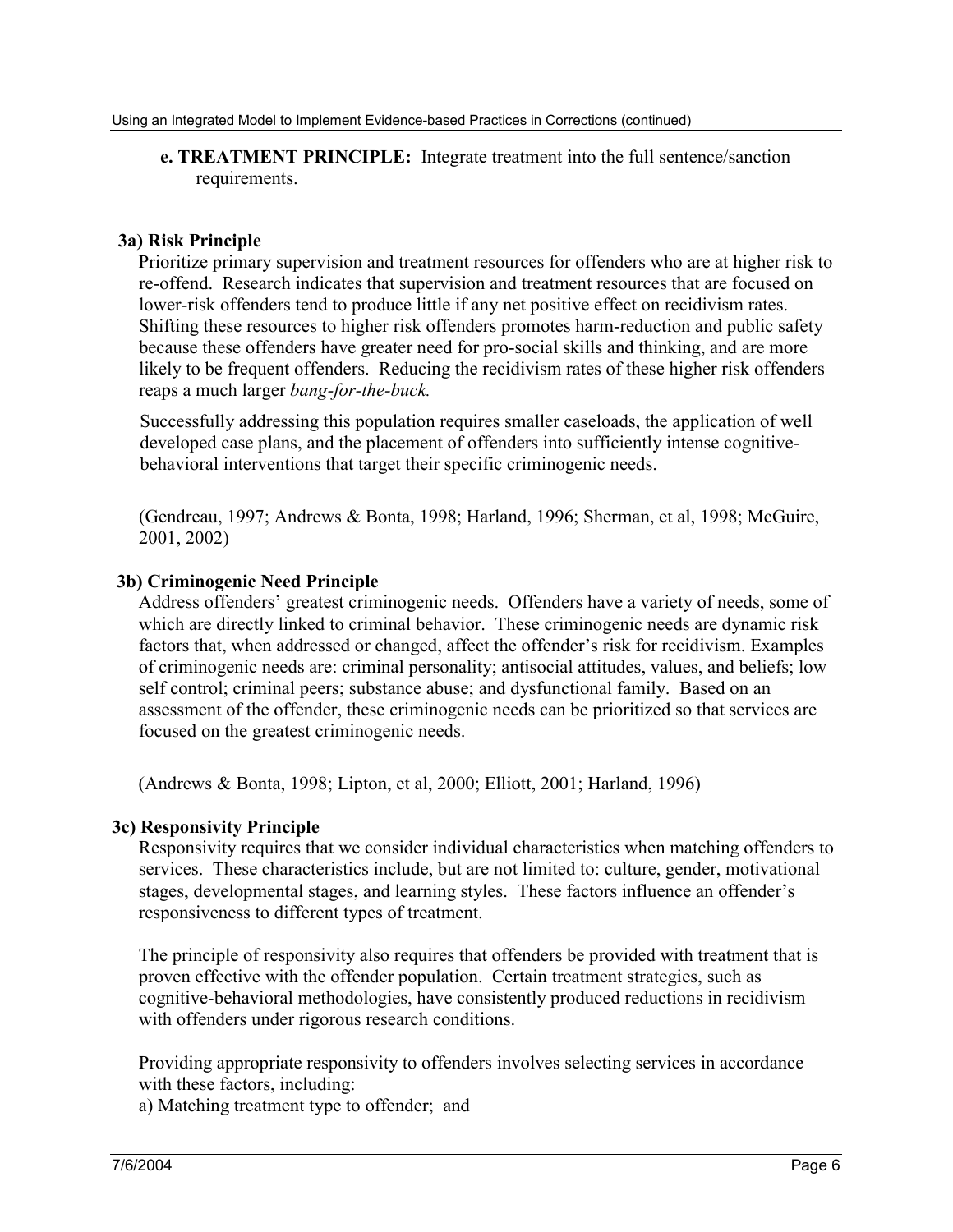b) Matching style and methods of communication with offender's stage of change readiness.

(Miller & Rollnick, 1991; Gordon, 1970)

### **3d) Dosage**

Providing appropriate doses of services, pro-social structure, and supervision is a strategic application of resources. Higher risk offenders require significantly more initial structure and services than lower risk offenders. During the initial 3-9 months post-release, 40-70% of their free time should be clearly occupied with a delineated routine and appropriate services, (e.g., outpatient treatment, employment assistance, education, etc.). Certain offender subpopulations (e.g., severely mentally ill, chronic dual diagnosed, etc.) commonly require strategic, extensive, and extended services. However, too often individuals within these subpopulations are neither explicitly identified nor provided a coordinated package of supervision/services. The evidence indicates that incomplete or uncoordinated approaches can have negative effects, often wasting resources.

(Palmer, 1995; Gendreau & Goggin, 1995; Steadman, 1995)

### 3**e) Treatment Principle**

Treatment, particularly cognitive-behavioral types, should be applied as an integral part of the sentence/sanction process. A proactive and strategic approach to supervision and case planning that delivers targeted and timely treatment interventions will provide the greatest long-term benefit to the community, the victim, and the offender. This does not necessarily apply to lower risk offenders, who should be diverted from the criminal justice and corrections systems whenever possible.

(Palmer, 1995; Clear, 1981; Taxman & Byrne, 2001; Currie, 1998; Petersilia, 1997, 2002, Andrews & Bonta, 1998)

# **Questions to Ask**

- ❖ How do we manage offenders assessed as low risk to reoffend?
- Does our assessment tool assess for criminogenic need?
- How are criminogenic risk and need information incorporated into offender case plans?
- How are offenders matched to treatment resources?

 $\triangleleft$  How structured are our caseplans for offenders, especially during the three to nine month period in the community after leaving an institution?

 $\cdot$  How are staff held accountable for using assessment information to develop a case plan and then subsequently using that caseplan to manage an offender?

#### **4) Provide skills triaining using cognitive-behavioral treatment methods.**

 Provide evidence-based programming that emphasizes cognitive-behavioral strategies and is delivered by well trained staff. To successfully deliver this treatment to offenders, staff must understand antisocial thinking, social learning, and appropriate communication techniques. Skills are not just taught to the offender, but are practiced or role-played and the resulting pro-social attitudes and behaviors are positively reinforced by staff. Correctional agencies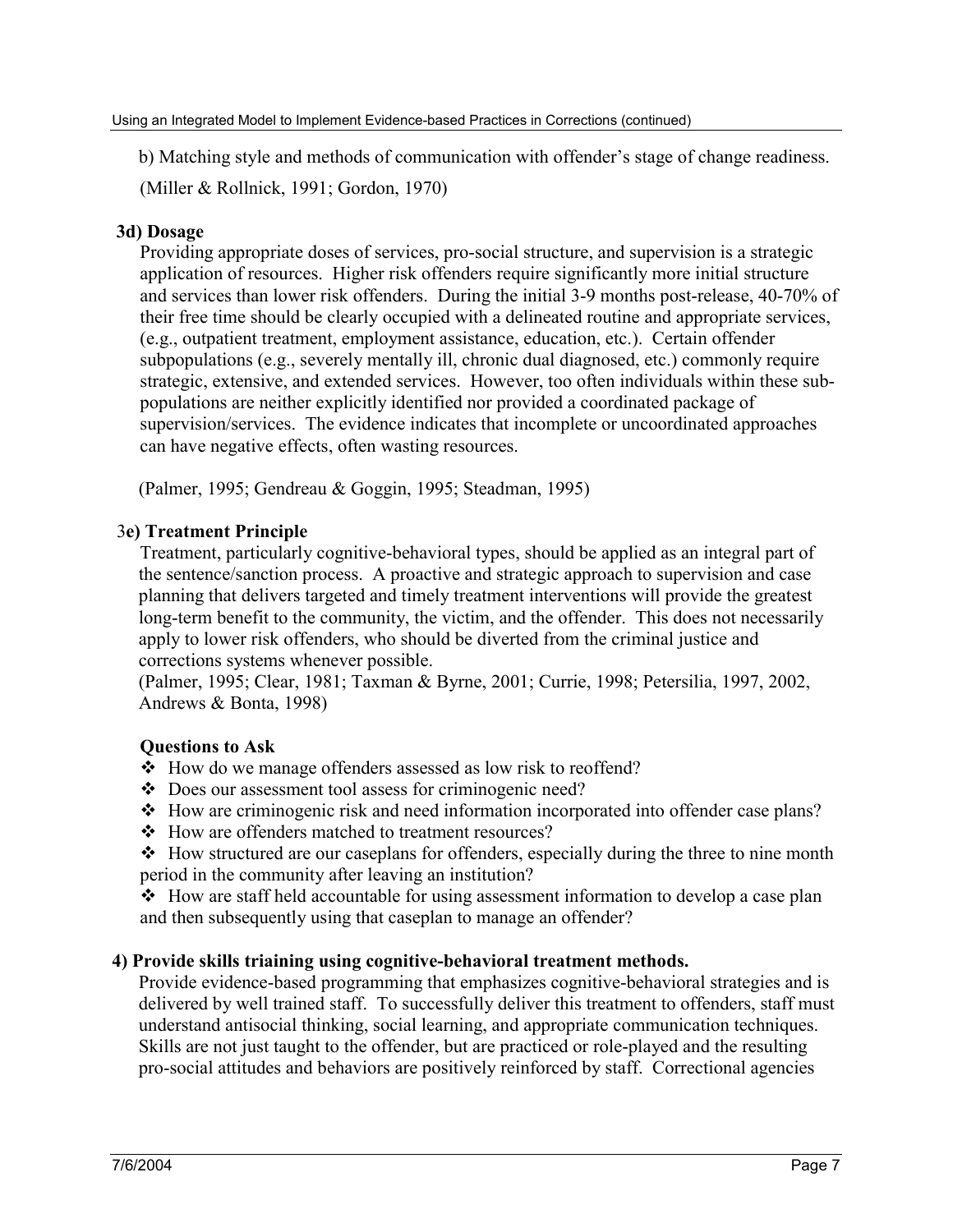should prioritize, plan, and budget to predominantly implement programs that have been scientifically proven to reduce recidivism.

 (Mihalic, et al, 2001; Miller & Rollnick, 2002; Lipton, et al, 2000; Lipsey, 1993; McGuire, 2001, 2002)

### **Questions to Ask**

 $\div$  How are social learning techniques incorporated into the programs we deliver?  $\triangle$  How do we ensure that our contracted service providers are delivering services in alignment with social learning theory?

 $\triangle$  Are the programs we deliver and contract for based on scientific evidence of recidivism reduction?

### **5) Increase Positive Reinforcement.**

 When learning new skills and making behavioral changes, individuals respond better and maintain learned behaviors for longer periods of time when approached with *carrots* rather than *sticks*. Sustained behavioral change is better achieved when an individual receives a higher ration of positive to negative reinforcements. Research indicates that a ratio of *four positive to every one negative* reinforcement is optimal for promoting behavior changes. These rewards do not have to be applied consistently to be effective (as negative reinforcement does) but can be applied randomly.

 Increasing positive reinforcement should not be done at the expense of or interfere with the administration of swift, certain, and real responses for negative and unacceptable behavior. Offenders having problems with responsible self-regulation generally respond positively to reasonable and reliable additional structure and boundaries. Offenders may initially overreact to new demands for accountability, seek to evade detection or consequences, and fail to recognize any personal responsibility. However, with exposure to clear rules that are consistently (and swiftly) enforced with appropriate and graduated consequences, offenders will tend to comply in the direction of the most rewards and least punishments. This type of extrinsic motivation can often be useful for beginning the process of behavior change. (Gendreau & Goggin, 1995; Meyers & Smith, 1995; Higgins & Silverman, 1999; Azrin, 1980; Bandura et al,1963; Bandura, 1996)

#### **Questions to Ask**

• Do we model positive reinforcement techniques in our day-to-day interactions with our co-workers?

• Do our staff understand and use the four-to-one theory in their interactions with offenders?

#### **6) Engage On-going Support in Natural Communities.**

 Realign and actively engage pro-social supports for offenders in their communities. Research indicates that many successful interventions with high risk populations (e.g., inner city substance abusers, homeless, dual diagnosed) actively recruit and use family members, spouses, and supportive others in the offender's immediate environment to positively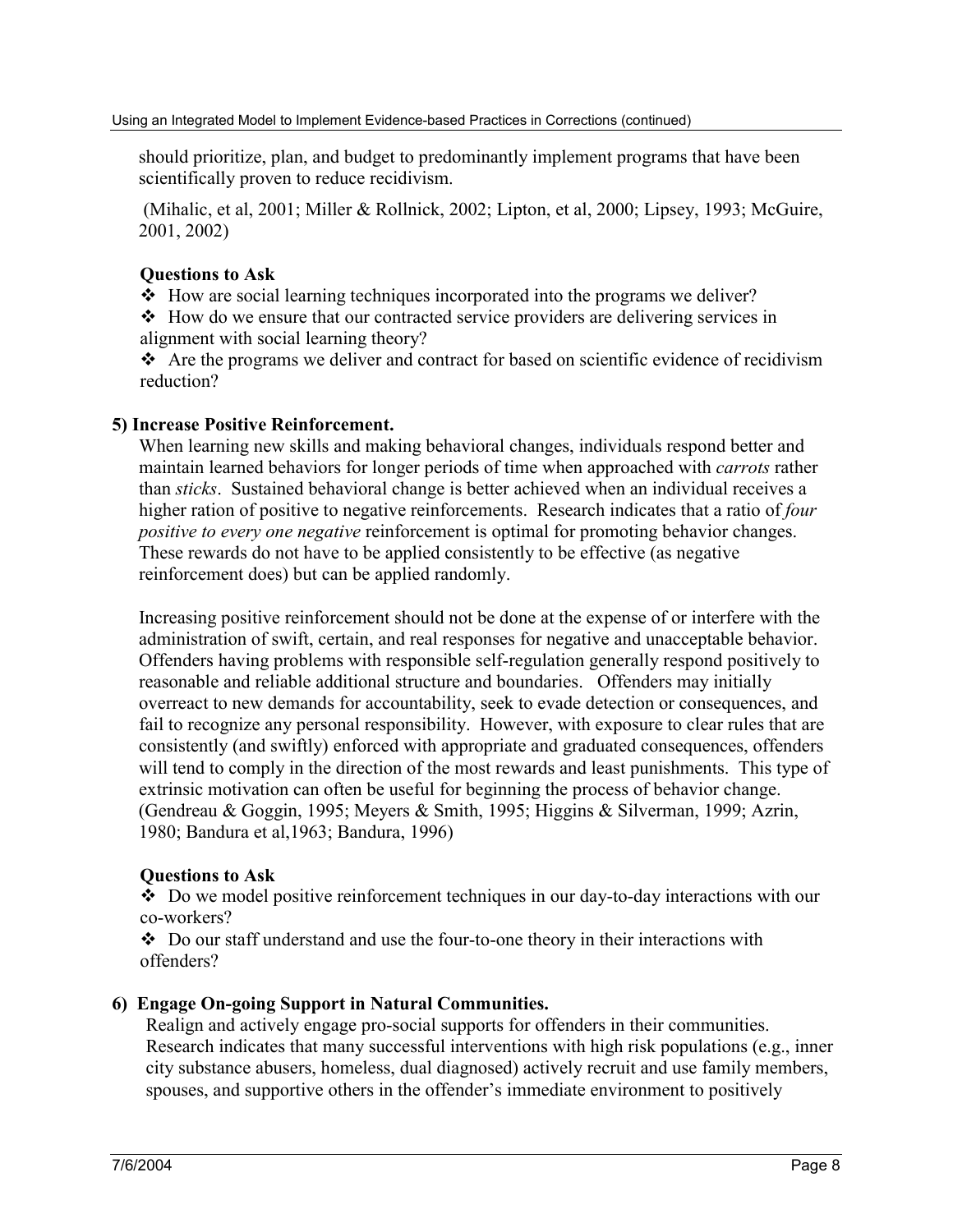reinforce desired new behaviors. This Community Reinforcement Approach (CRA) has been found effective for a variety of behaviors (e.g., unemployment, alcoholism, substance abuse, and marital conflicts); and research also indicates the efficacy of twelve step programs, religious activities, and restorative justice initiatives geared towards improving bonds and ties to pro-social community members.

(Azrin, & Besalel, 1980; Emrick et al, 1993; Higgins & Silverman, 1999; Meyers & Smith, 1997; Bonta et al, 2002; O'Connor & Perryclear, 2003; Meyers et al, 2002)

# **Questions to Ask**

- Do we engage community supports for offenders as a regular part of case planning?
- How to we measure our community network contacts as they relate to an offender?

# **7) Measure Relevant Processes/Practices.**

Accurate and detailed documentation of case information, along with a formal and valid mechanism for measuring outcomes, is the foundation of evidence-based practice. Agencies must routinely assess changes in offeders' cognitive and skill development, and recidivism, if services are to remain effective.

In addition to routinely measuring and documenting offender changes, staff performance should also be regularly assessed. Staff that are periodically evaluated for performance achieve greater fidelity to program design, service delivery principles, and outcomes. Staff whose performance is not consistently monitored, measured, and subsequently reinforced work less cohesively, more frequently at cross-purposes and provide less support to the agency mission.

(Henggeler et al, 1997; Milhalic & Irwin, 2003; Miller, 1988; Meyers et al, 1995; Azrin, 1982; Meyers, 2002; Hanson & Harris, 1998; Waltz et al, 1993; Hogue et al, 1998; Miller & Mount, 2001; Gendreau et al, 1996; Dilulio, 1993)

# **Questions to Ask**

- What data do we collect regarding offender assessment and case management?
- $\triangleleft$  How do we measure incremental offender change while they are under supervision?
- What are our outcome measures and how do we track them?

• How do we measure staff performance? What data do we use? How is that data collected?

# **8) Provide Measurement Feedback.**

Once a method for measuring relevant processes / practices is in place (principle seven), this information must be used to monitor process and change. Providing feedback to offenders regarding their progress builds accountability, and is associated with enhanced motivation for change, lower treatment attrition, and improved outcomes (e.g., reduced drink/drug days, treatment engagement, goal achievement).

The same is true within an organization. Monitoring delivery of services and fidelity to procedures helps build accountability and maintain integrity to the agency's mission. Regular performance audits and case reviews with an eye toward improved outcomes, keep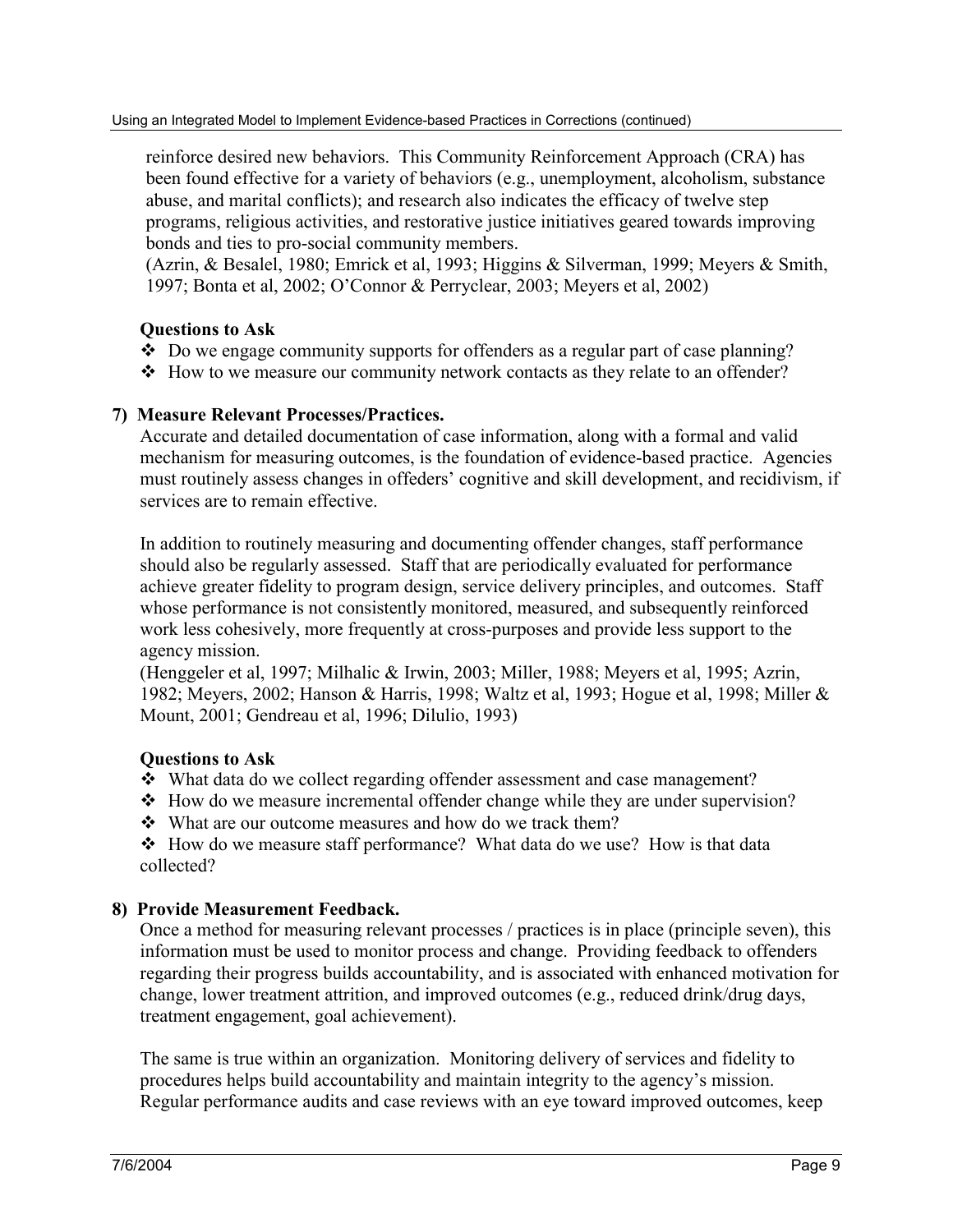staff focused on the ultimate goal of reduced recidivism through the use of evidence-based principles.

 (Miller, 1988; Agostinelli et al, 1995; Alvero et al, 2001; Baer et al, 1992; Decker, 1983; Luderman, 1991; Zemke, 2001; Elliott, 1980)

### **Questions to Ask**

 How is information regarding offender change and outcomes shared with officers? With offenders?

- ◆ With whom do we share information regarding outcome measures?
- ◆ How is staff performance data used in the performance evaluation process?

### **Summary**

Aligning these evidence-based principles with the operations of an agency is difficult, but will largely determine the impact the agency has on sustained reductions in recidivism. In order to accomplish this shift to an outcome orientation, practitioners must be prepared to dedicate themselves to a mission that focuses on achieving sustained reductions in recidivism. The scientific principles presented in this document are unlikely to produce a mandate for redirecting and rebuilding an agency's mission by themselves. Leadership in organizational change and collaboration for systemic change are also necessary.

# *Organizational Development*

The organizational development concepts and strategies highlighted in the integrated model mirror the evidence-based principles of effective offender supervision. Focusing on assessment, intervention, and monitoring / measurement, the same principles used to manage offender cases and change offender behavior can be used to manage organizations and change organizational behavior.

Shifting to an evidence-based agency management approach may require significant changes in the way business is conducted. Some changes may include how staff are recruited and hired; conduct their job duties; receive performance feedback; and interact with each other, offenders, and system stakeholders. While the strategies that follow help guide leaders toward the goal of implementing evidence-based practices both in offender supervision and organizational management, leaders must be prepared for the inherent challenges of conducting such a transition process.

# **Organizational Development Strategies**

- 1) Assess and Develop Leadership Capacity
- 2) Create and Communicate Vision
	- a) Creating the Vision
	- b) Communicating the Vision
	- c) Identifying Internal and External Stakeholders
	- d) Developing Strategies for Achieving the Vision
	- e) Overcoming Resistance
- 3) Manage Change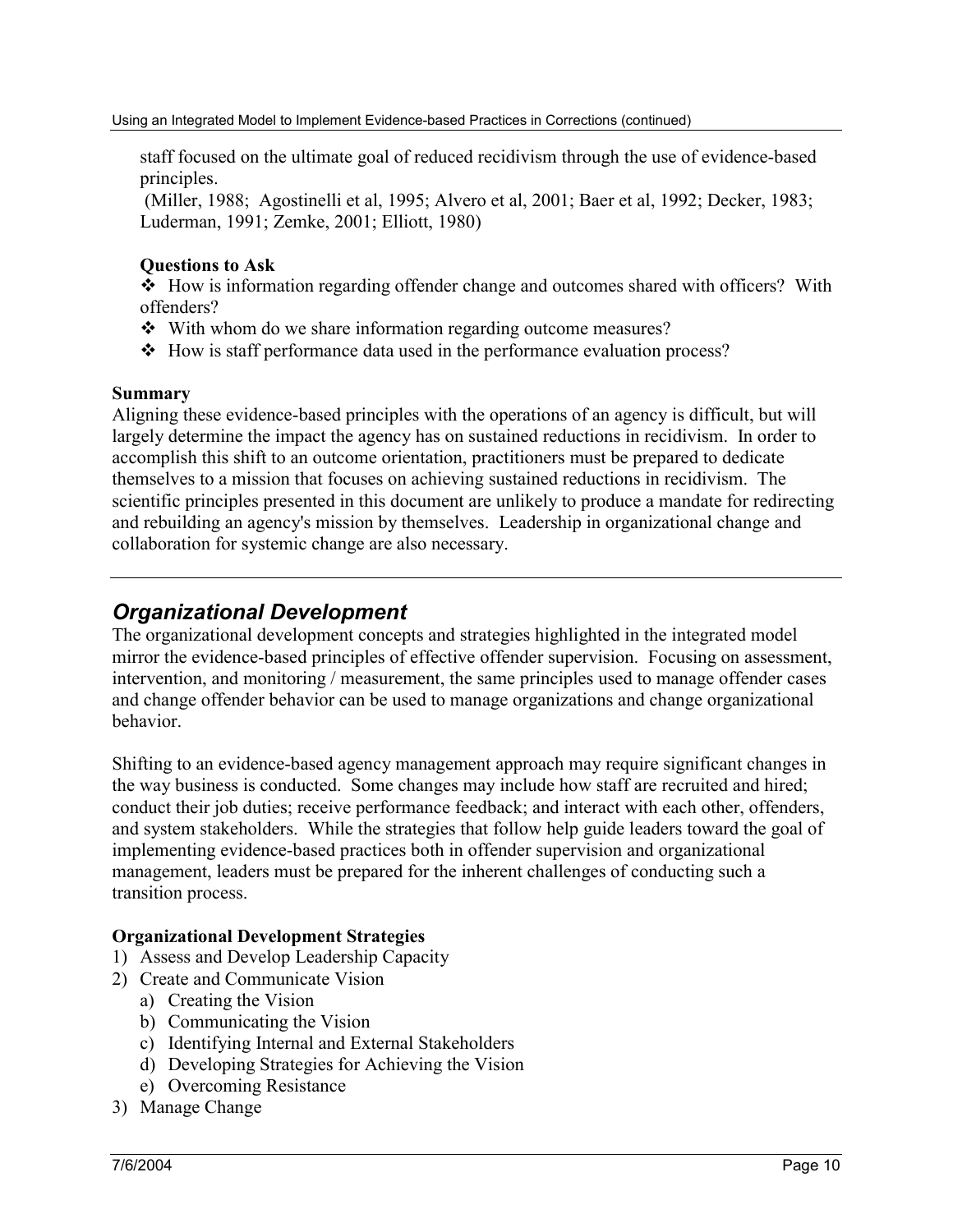- a) Recognize History
- b) Assess Current Conditions
- c) Describe the Desired Future
- d) Develop Strategies to Achieve the Desired Future
- e) Implement, Monitor, and Provide Feedback
- 4) Develop Infrastructure

### **1) Assess and Develop Leadership Capacity**

Strong and flexible organizational leadership is key to the success of any change effort. It is especially true when implementing evidence-based practices in corrections due to the complexity of the public safety system. The complex nature of the system requires that leadership identify, create, and show value to internal and external stakeholders. In Mark Moore's *Creating Public Value,* he emphasizes a key assumption for any service provided by the public sector: the service or product must provide value for a variety of constituents. As illustrated in the Strategic Management Triangle below, public sector leaders must focus on providing value outward, upward, and inward: outward by defining the value their organization provides to the public; upward by building political support for the organization and its services as they align with that value; and inward by ensuring the necessary organizational capacity exists to achieve that value.





Government. Harvard University Press. October 1995

Implementing evidence-based practices in corrections and building the corresponding value for constituents requires strong leadership along with the capacity and willingness to practice outcome-oriented, collaborative leadership styles, not the authoritarian and controlling leadership styles more traditionally associated with corrections. Taking the time to assess leadership capacity and styles prior to beginning the implementation process will provide critical information on the strengths and weaknesses that must be addressed to support a successful change effort. The artistry of leadership exists in the ability to access leadership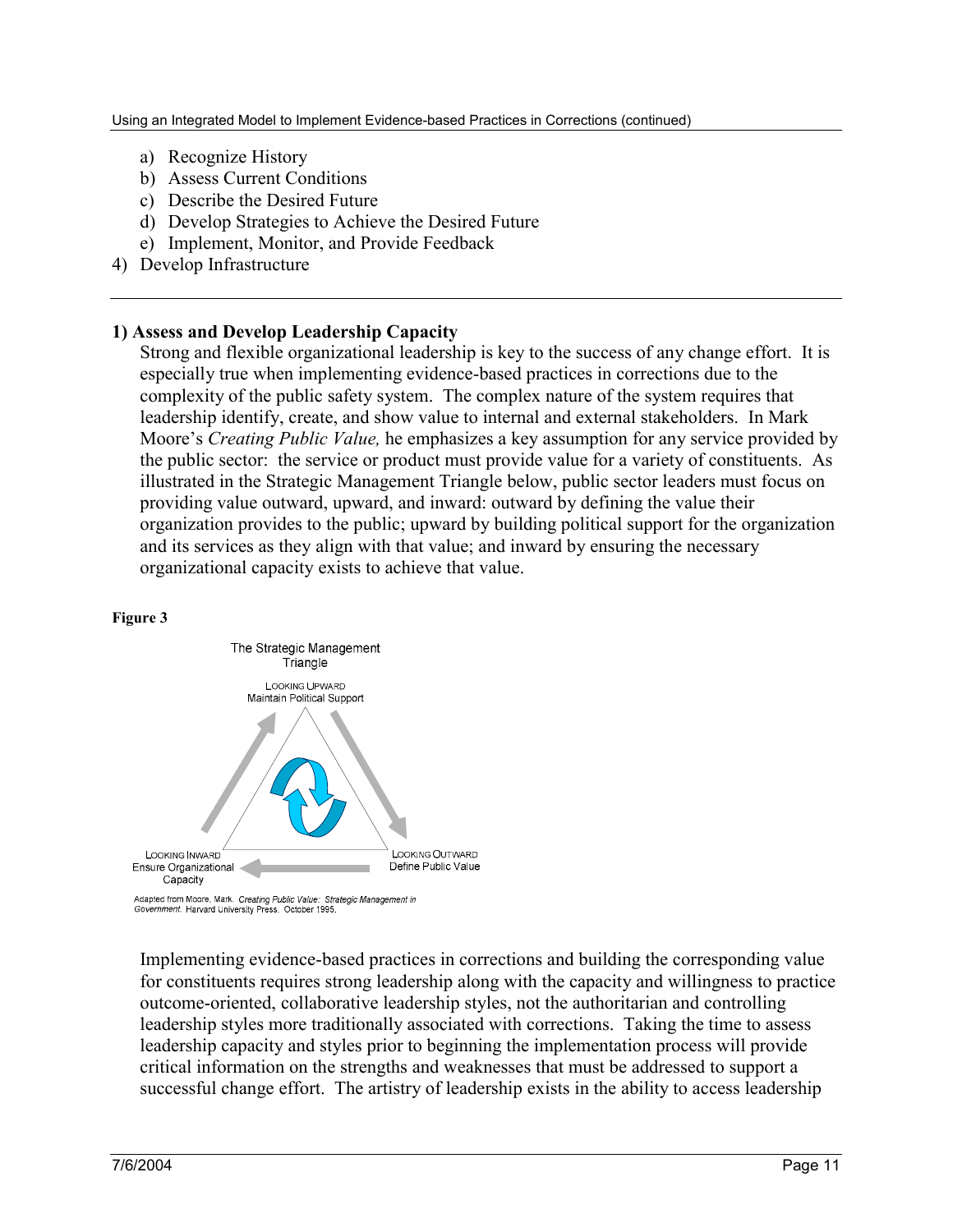skills that are appropriate to the situation, recognizing that different situations require different leadership strategies. The ability to clearly articulate a vision for organizational change, while employing multiple leadership strategies, will help further the organizational change process, creating a shared desire for change among a variety of people in a variety of settings.

### **2) Create and Communicate Vision**

#### **2a) Creating the Vision**

Before the change process begins, there must be a clear vision of what the changed organization will look like. This vision should be articulated in a concise statement describing the changed organization and how it interacts with others, including service recipients, system partners, and employees.

Strong, visionary leadership is a must. The vision for change can be formed in numerous ways by various groups, including the leadership of the organization, policymakers, or a diagonal slice of organizational representatives. No matter how the vision is formed, leadership must embrace it and take responsibility for charting the direction and change process for the organization.

**Figure 4** 



Once the leadership has crystallized the direction of change, it needs to look broadly throughout the organization and consider the many layers of change that will occur as a result of the process. The most progressive public policy direction for an organization is meaningless at the line staff and client level without leadership and strategic action to cultivate the change at all levels. True change happens at the top, at the bottom, and in between, it is up to the leadership to consider how change will occur within each of those layers.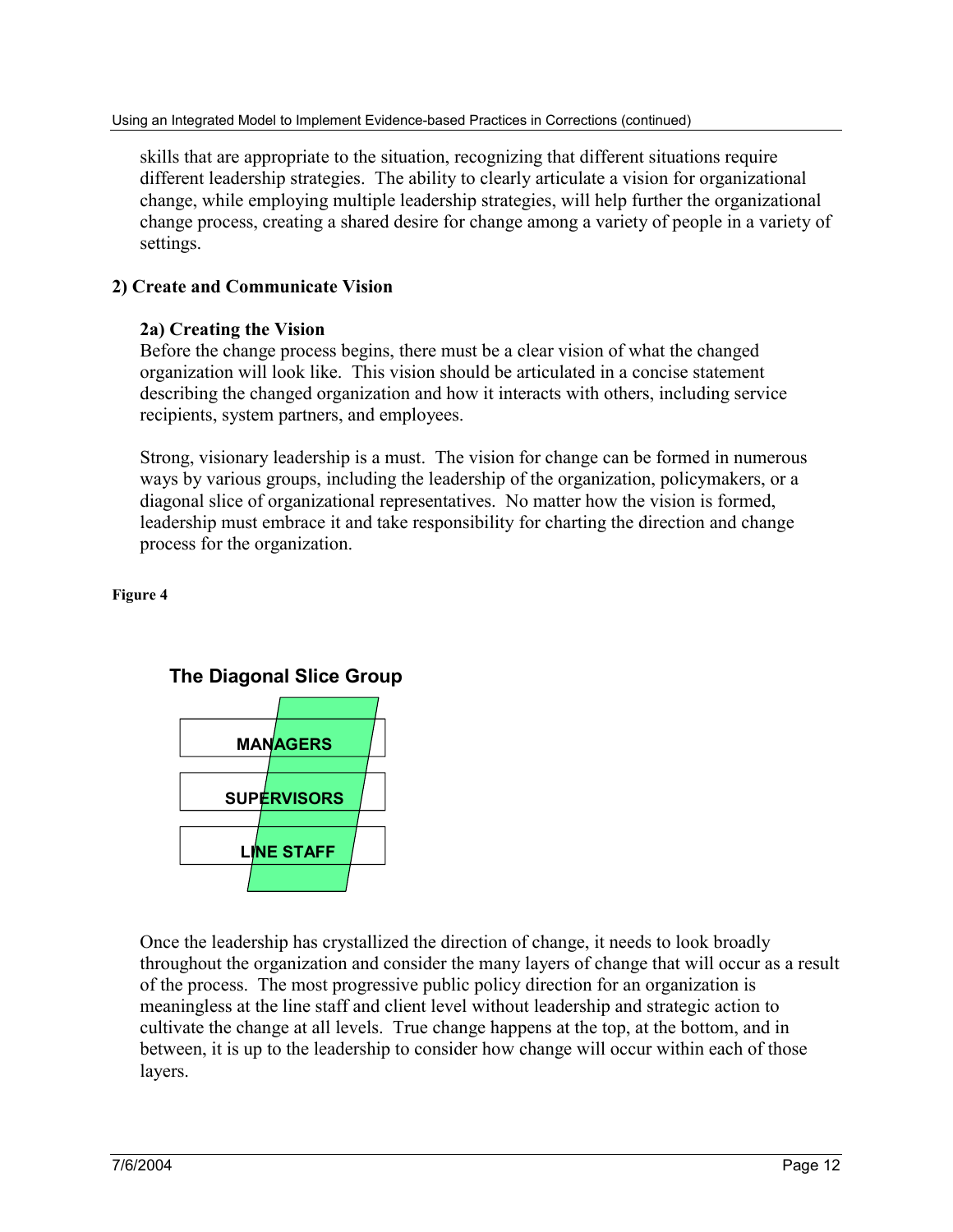#### **Questions to Ask**

- $\cdot$  Is there a story or metaphor for what the organization is trying to become?
- $\triangle$  Can you draw a picture of your vision for the organization?
- $\div$  If the organization achieves its goals for change—
	- $\triangleright$  what will a client say about their experience of this organization?
	- $\triangleright$  what will a member of the public say?
	- $\triangleright$  what will staff say?
- What facets of the organization will be affected by the change?

#### **2b) Communicating the vision**

Once leadership clarifies the organizational goals for change, the next step is communication of the vision. Involving staff in the development of the vision leads to greater commitment from and more effective communication with those staff. Effective communication is a critical ingredient to achieving successful and long-lasting change, and is dependant upon the ability of leadership to model openness and support ongoing dialogue. *Communication is key.* The clearer a leader communicates the goals of organizational change, the more helpful staff, community, clients, and policy makers can be. Once they understand what leadership seeks to accomplish, they can begin striving for those same goals.

How an idea or goal is communicated can be as important as the goal or idea itself. Leaders attend to both process and outcomes. People will draw conclusions from how the message is communicated as well as from the content of the message. For example, if a leader directly and personally communicates an idea to the organization, the message has more impact and meaning than if it comes down to line staff through channels. If a leader convenes a focus group of staff to discuss an issue, the importance of the issue is heightened, simply by the fact that the leader cared enough to gather a group to address it.

Leadership must also tailor communication strategies to the groups they seek to reach. Leaders need to think about their audience in advance, consider how they receive information, and strategize about how to best reach them. Communication must occur continually throughout the organization, both horizontally and vertically.

Leaders also need to pay close attention to the collective impact of seemingly minor decisions during the change process. For example, if leadership determines that those employees who actively participate and cooperate with the change process will be rewarded, that strategy must be consistent throughout the organization, even in seemingly minor decisions. One act, in one part of the organization, such as the promotion of a line staff person who is still doing business the old way might not seem like it could affect the change process. However, these seemingly independent, unrelated decisions can collectively send a message that undermines the change process.

Trust and confidence in the organization's vision and leadership is built through understanding and awareness of how decisions are made. Decisions and the process by which they are reached should be transparent to the members of the organization. Good leaders seek broad input into decision-making and encourage consideration of different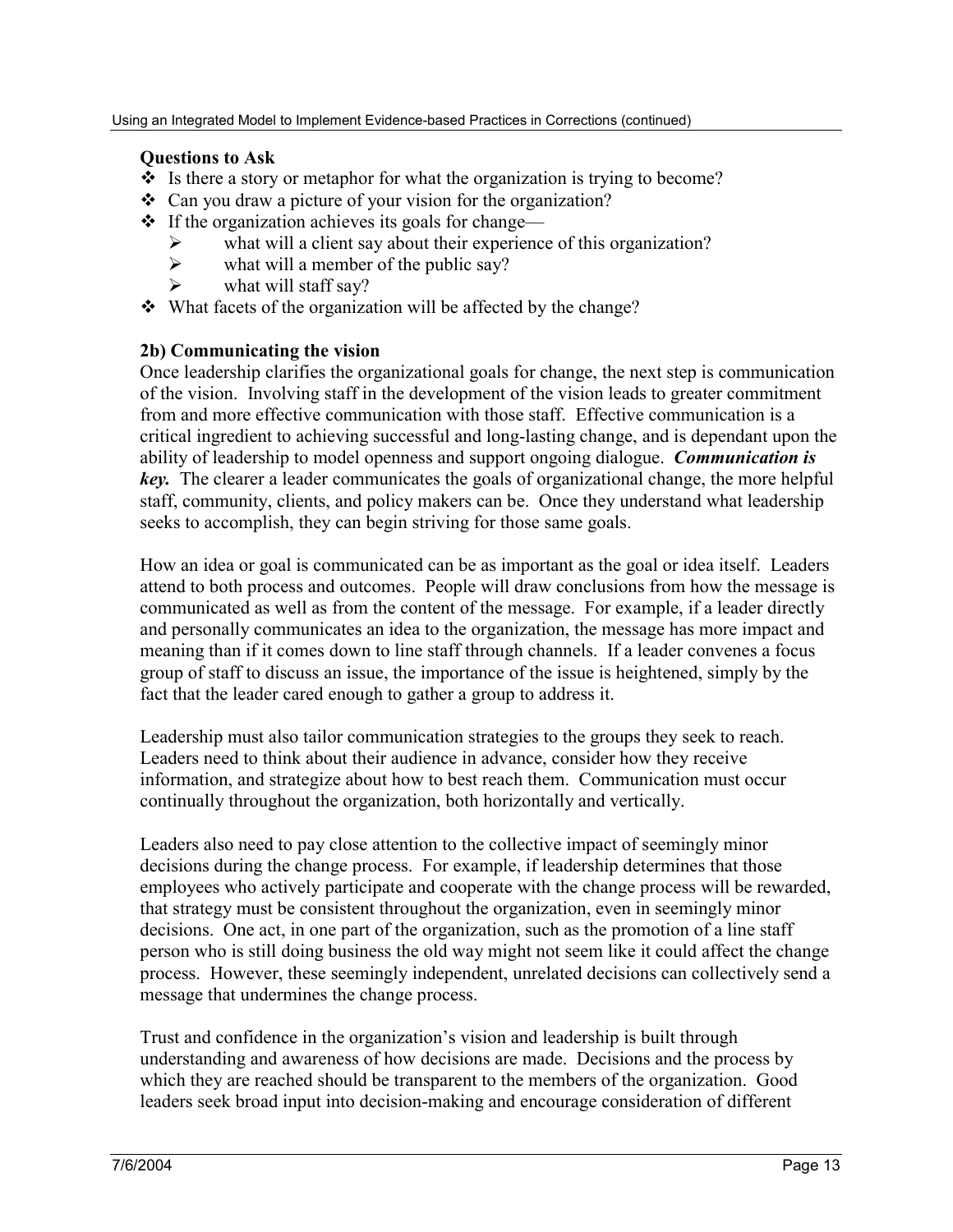perspectives. Diverse perspectives build strength. Good leaders also ensure that decisions support the state vision, values, and direction of the organization. This requires the leader to stay in touch with decision-making at many levels in the organization in order to ensure that the organization walks its talk.

#### **Questions to ask**

- What is your personal communication style?
- What are your strengths and weaknesses in this arena?
- How is information communicated in your organization? Formally and informally?
- Are there more effective communication strategies for reaching multiple audiences?
- $\cdot$  What are the greatest communication challenges for the organization?

 What leadership, management, and staff behavior supports the vision? What behavior does not support the vision?

#### **2c) Identifying Internal and External Stakeholders**

Leaders seeking change must work closely with many stakeholders, and collaboration with those partners is critical and powerful. The partners, both internal and external, can be identified using various methods: Leadership can identify partners in consultation with others; Staff can conduct system mapping to identify unusual partners; The organization can convene planning circles where partners come together and identify more partners; who then identify more partners, etc. All of these strategies can be effective ways to identify important stakeholders in the change process.

**Internal stakeholders:** Internal stakeholder groups will be affected by organizational change, some more than others. It is important that those groups most affected have a voice in the process. Broad participation creates commitment. Leaders should consider the multiple levels of authority in the formal chain of command and classifications of employees, and then ensure that all of these groups understand the vision of change, and have a voice and a means with which to communicate their opinions. Diagonal slice work groups can help to achieve this goal by providing representation from throughout the organization.

Leaders should also consider more informal networks as they identify internal partners. While the organizational chart of an agency may show a vertical hierarchy, organizations are rarely so cleanly defined. Instead, organizations are webs, with information leaders and power brokers throughout the organization. Leadership should think beyond the formal hierarchy to ensure they reach out to all key partners.

Diagonal slice work groups can serve a variety of roles—as sounding boards, transition monitoring teams, steering committees with decision-making power, and implementation teams. Leadership must clearly define the roles and authority of each group, and charters should be developed upon convening work groups.

Chartering will help guide the group's efforts, provide structure, describe outcomes, clarify decision-making authority, and codify organizational and leadership support for the group's work. Communication is a key function of these workgroups and should be highlighted in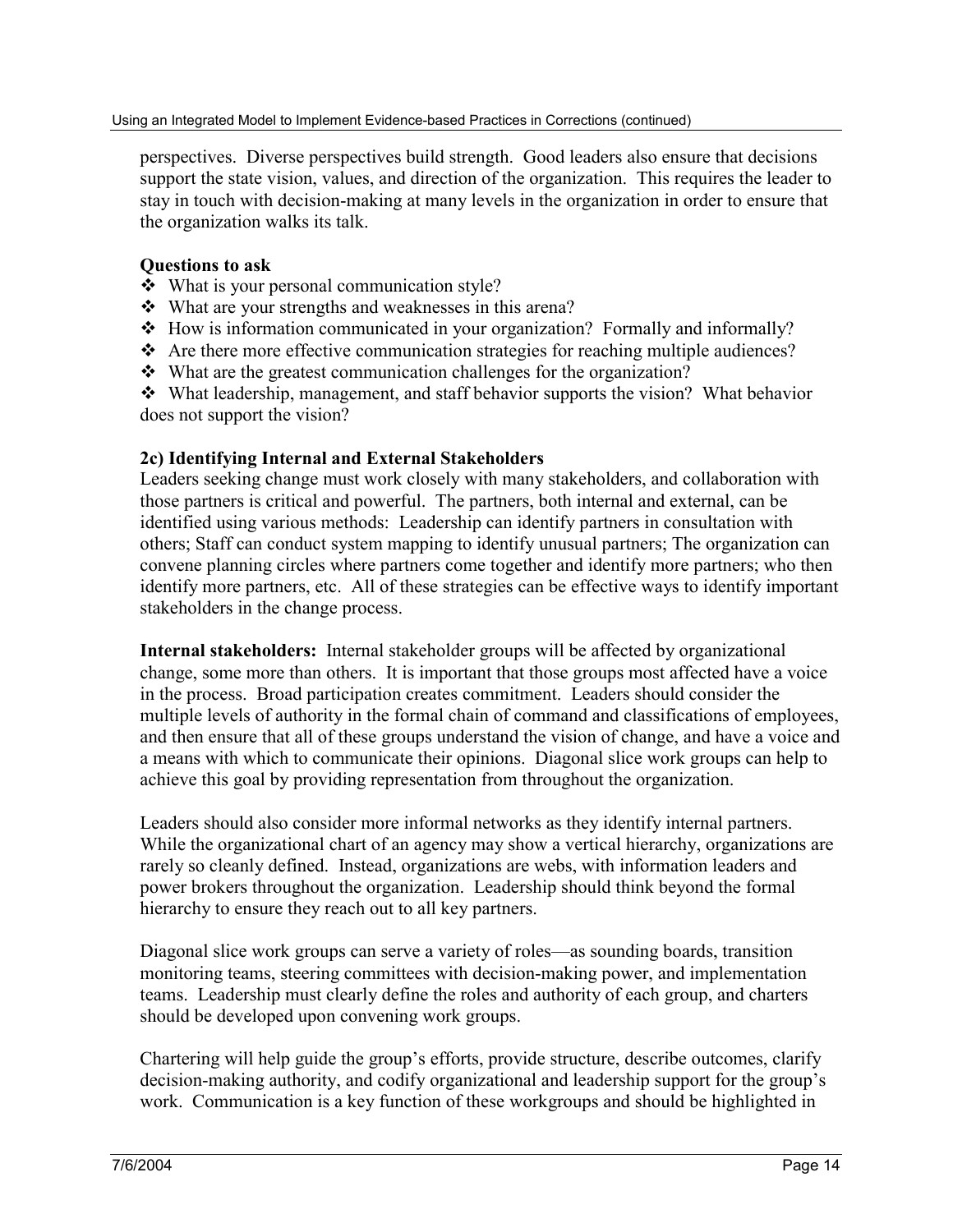their charter. A large part of their responsibility is ongoing communication with the larger organization about the change process. To enhance productivity and efficiency, all groups should be provided with a trained facilitator or be trained in the basics of group process and facilitation prior to beginning work.

#### **Questions to ask**

- What diverse groups are represented in your organization?
- Who are the natural leaders in the organization?
- What groups are forgotten or feel excluded?
- Who can help create a buzz about the change process in your organization?

**External stakeholders:** The changes your organization undergoes will also affect external partners. Community corrections agencies are intertwined with a host of other criminal justice, social service, and community organizations and systems. This means that any significant, long-lasting change in your organization requires the participation of and acceptance by external entities. These organizations will need to be collaborative participants in this process every step of the way.

Partner organizations need to understand the value that participation in this change process has for them. Their leaders should know how supporting your change aids them in accomplishing their organizational mission. The impact that specific changes will have on their service delivery must be completely clear. Leaders need to consider these issues and craft specific plans for engaging their partners.

#### **Questions to ask**

- What partnerships currently exist in your system?
- Where do new partnerships need to be forged?
- $\triangle$  How does participation in this change process assist partners in accomplishing their mission and / or vision?

# **2d) Developing Strategies for Achieving the Vision**

The development of strategies moves the vision from concept into action. While strategies must be broad enough to encompass the work of many parts of the organization, they must also be specific enough that objectives, outcomes, and work plans can be developed to achieve the strategies. Leaders can use many different processes to develop strategies. Tools for developing strategies must balance broad participation in decision-making with the creation of the most innovative strategies infused with best practice knowledge. The relative importance of these two issues in an organization's change process will drive the selection of the tool for strategy development.

Engaging the broadest number of internal and external partners in the development of the strategy is essential, and a system- or organization-wide development conference can be a helpful tool. This type of conference is a day- or more-long meeting where the participants gain understanding of the vision and then, in smaller groups, develop the strategies to accomplish this vision. Conference techniques often result in maximum participation and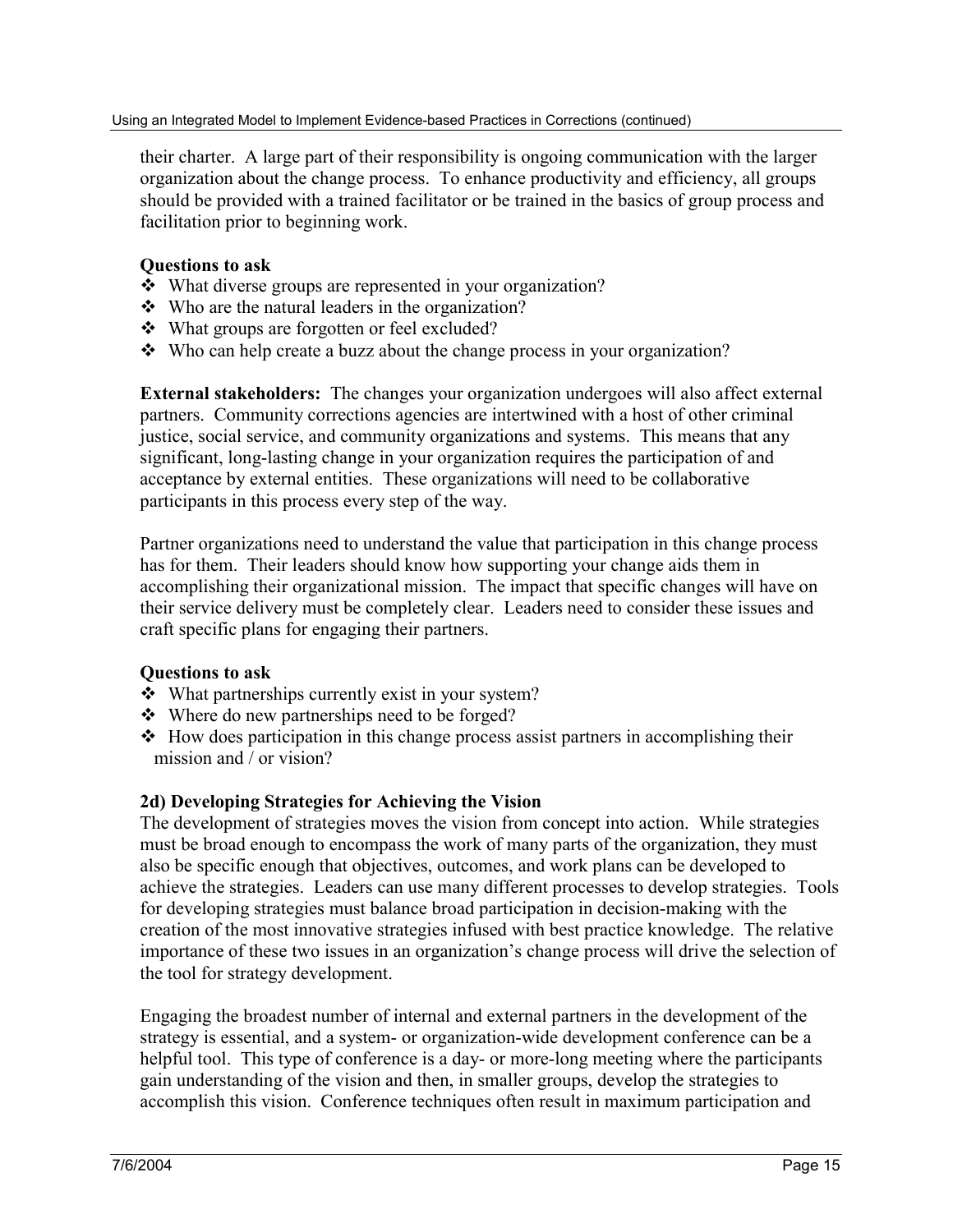buy-in, and allow participants opportunities to understand best practices and expand their thinking in order to create an innovative new direction for the organization.

The diagonal slice group from your organization can also be charged with creating strategies. This method provides opportunities for input from a variety of levels and perspectives in a more controlled process. It also provides an opportunity for alternative perspectives to weigh more heavily in the process. In the conference model, minority voices may not be heard.

In another method, the management team can use stakeholder groups to review and refine strategies—including the diagonal slice group. This method does not allow for as much diverse input into the strategies. However, if the management team has been intensively schooled in innovative new practices, they can still create effective strategies that are informed by the literature. The strategies must be approved and supported by the policy makers in your jurisdiction, regardless of the method chosen.

### **Questions to ask**

- $\div$  How much participation is required to build maximum trust in the organization?
- How much do various stakeholders know about evidence-based practices in order to incorporate them into strategies?
- $\triangle$  How can you best incorporate diverse perspectives into strategies?
- $\div$  How involved do policy makers wish to be in the strategy development process?

# **2e) Overcoming resistance**

Leadership and work teams need to plan strategies for overcoming resistance to change. Employee resistance may stem from the organization's failure to consider and eliminate barriers with changing work conditions, a lack of tools to do the new job, or an inadequate understanding of the need for change. Leadership must assess worker needs in relation to the strategic implementation of change, structure the work, and provide the tools and the information required for success. For example, if leadership asks officers to spend more time out in the field and less time in the office, providing tools such as laptops, personal data assistants, and cell phones will facilitate that transition. Leadership must be empathetic and create a climate for success for works to do their job. Culture changes are difficult for workers to accommodate but can be made easier with responsive, responsible leadership.

# **3) Manage Change**

The strategies and methods of implementing change in complex organizations have been used in the private sector for years are just as valid in the corrections field. The following illustration of the change process highlights each of the change process phases.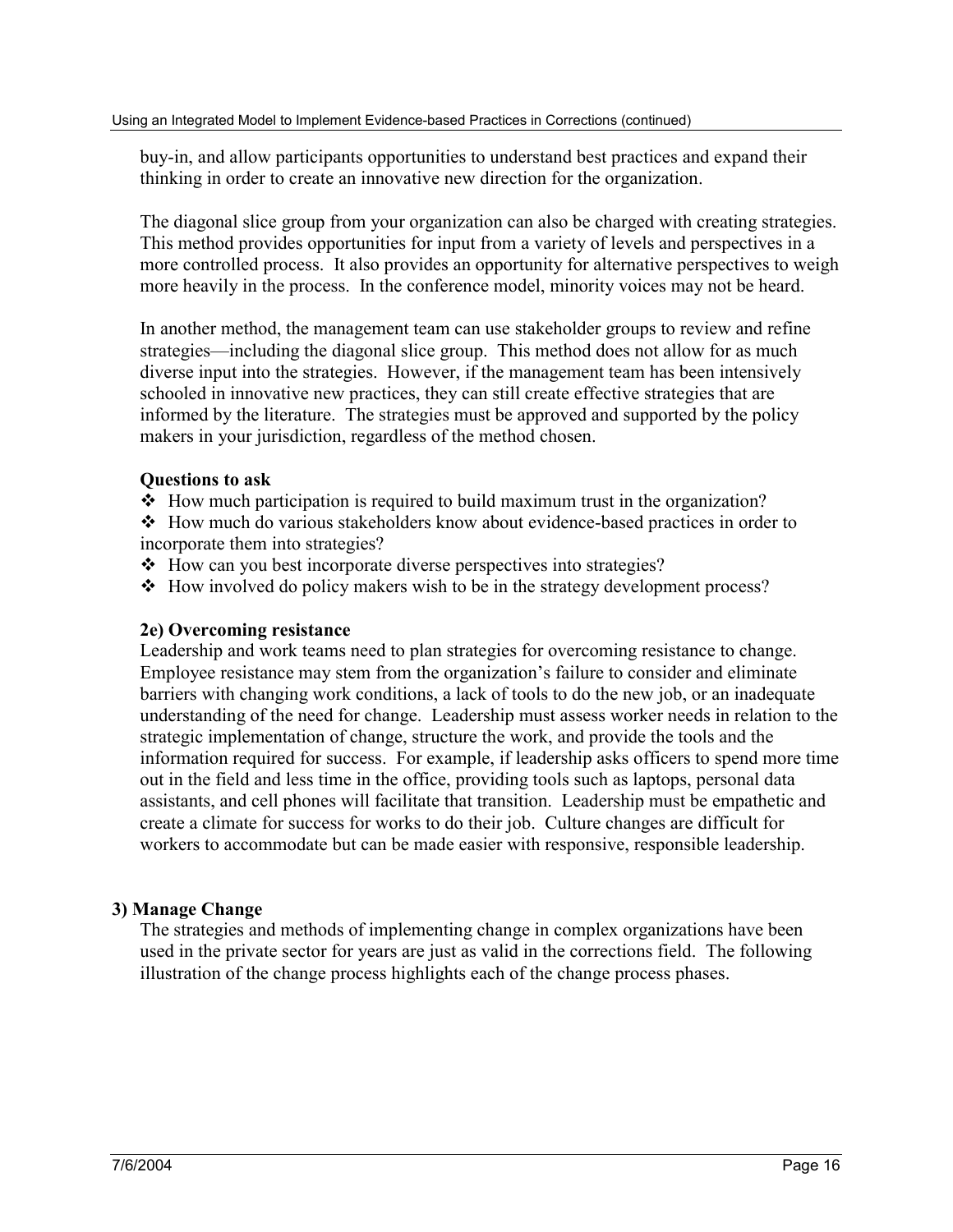#### **Figure 5**



#### **3a) Recognize History:**

Organizational members must reflect on *where they come from as an organization, where they have been, and what they have experienced during that journey*. This reflection enables organizations to clarify and articulate a collective narrative and shared vision of history. This shared history can then become a launching pad for change rather than a warehouse for an uninterpretable array of artifacts and anecdotes.

#### **Questions to ask**

- How did we, as an organization, arrive at our current structure, technologies, and culture?
- What do we value?
- ❖ How do we operate?

#### **3b) Assess Current Conditions:**

Assessment and documentation of the present condition assists the organizational members in determining *where they are at the current time and what gaps remain.* Participants must assess the degree to which the organization's beliefs, operational systems, technologies,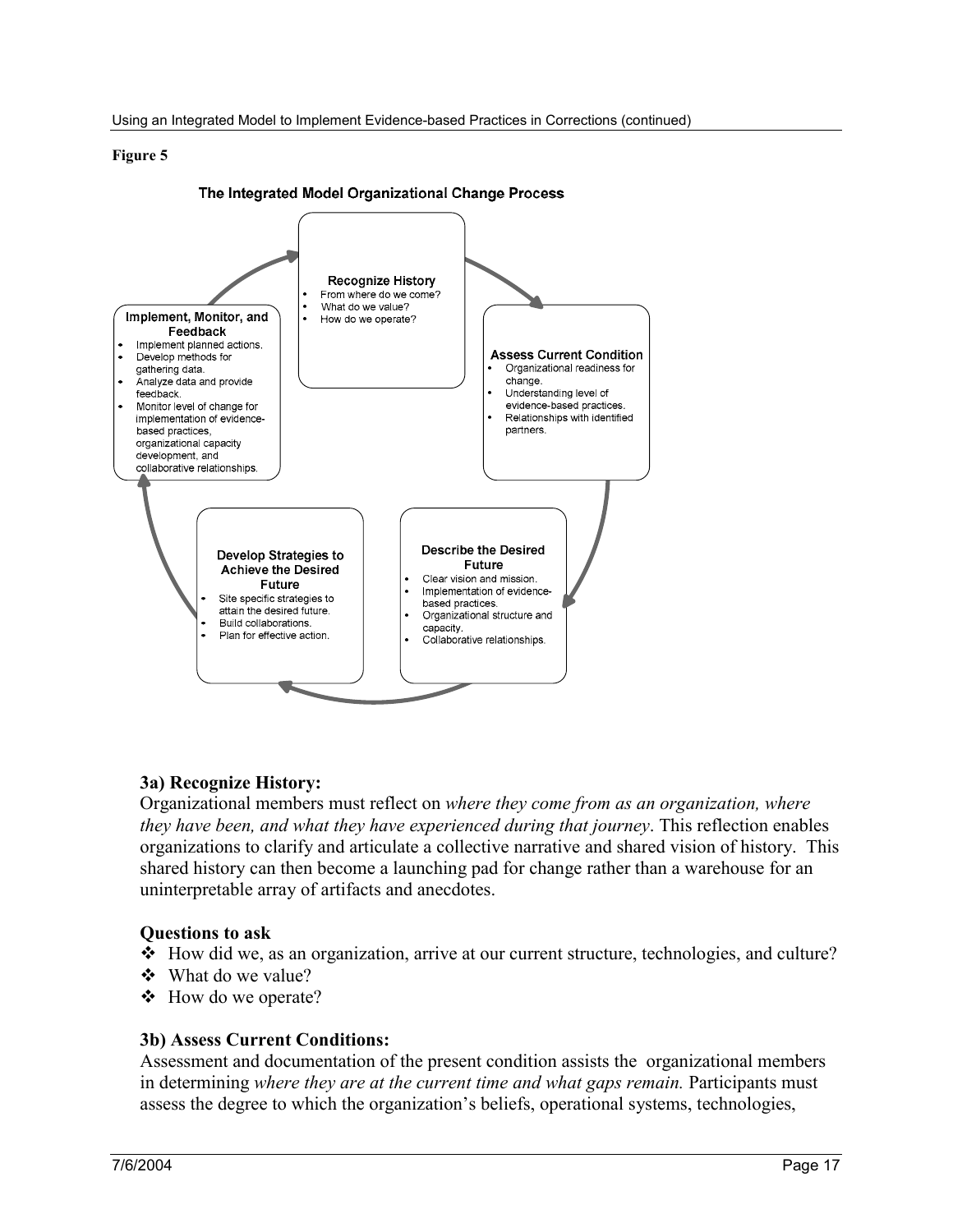policies, and practices are consistent with, and supportive of, evidence-based practices. Participants must pay attention to the organizational culture, as well as the quality and types of existing collaborations and partnerships with internal and external stakeholders.

#### **Questions to Ask:**

- What is our organization's level of change readiness?
- How well are evidence-based practices understood and implemented in our system?
- Who are our partners?
- $\triangle$  How well are we working with our partners?

#### **3c) Describe the Desired Future:**

In expressing a vision for the future, the organizational members describe their ideal picture of the changed organization. The participants, along with leadership, articulate a vision for organizational change at all levels. By creating a vision of a learning organization, members become committed to the journey of change that provides value to employees, clients, and stakeholders.

#### **Questions to Ask:**

- What do we want our organizational future to look like?
- What is our organizational vision and mission?
- At what level do we envision the implementation of evidence-based practices?
- What type of organizational structure is needed to best support evidence-based practices?
- $\cdot$  What collaborative relationships need to be developed to strengthen implementation?

#### **3d) Develop Strategies to Achieve the Desired Future:**

Build collaborations of mutual interest. Correctional organizations relate to and are dependent on many partners throughout the public, private, and community-based sectors who share a commitment to achieving the outcomes of reduced recidivism and increased public safety.

Plan for effective action to reach the desired future. Develop a detailed, concrete plan of action that is time phased, measurable, politically and culturally competent, and includes effective, sustainable accountability and feedback loops. Clearly define the multiple roles of participants.

#### **Questions to Ask:**

With whom does the organization partner and collaborate?

 $\triangle$  How do partnerships and collaborations help members successfully achieve their goals and further their unique corporate mission?

 $\bullet$  What steps does the organization need to attain its goals?

 What are the specific activities needed to ensure an equal focus on evidence-based practices, organizational development and capacity building, and collaborative relationships?

#### **3e) Implement, Monitor, and Provide Feedback:**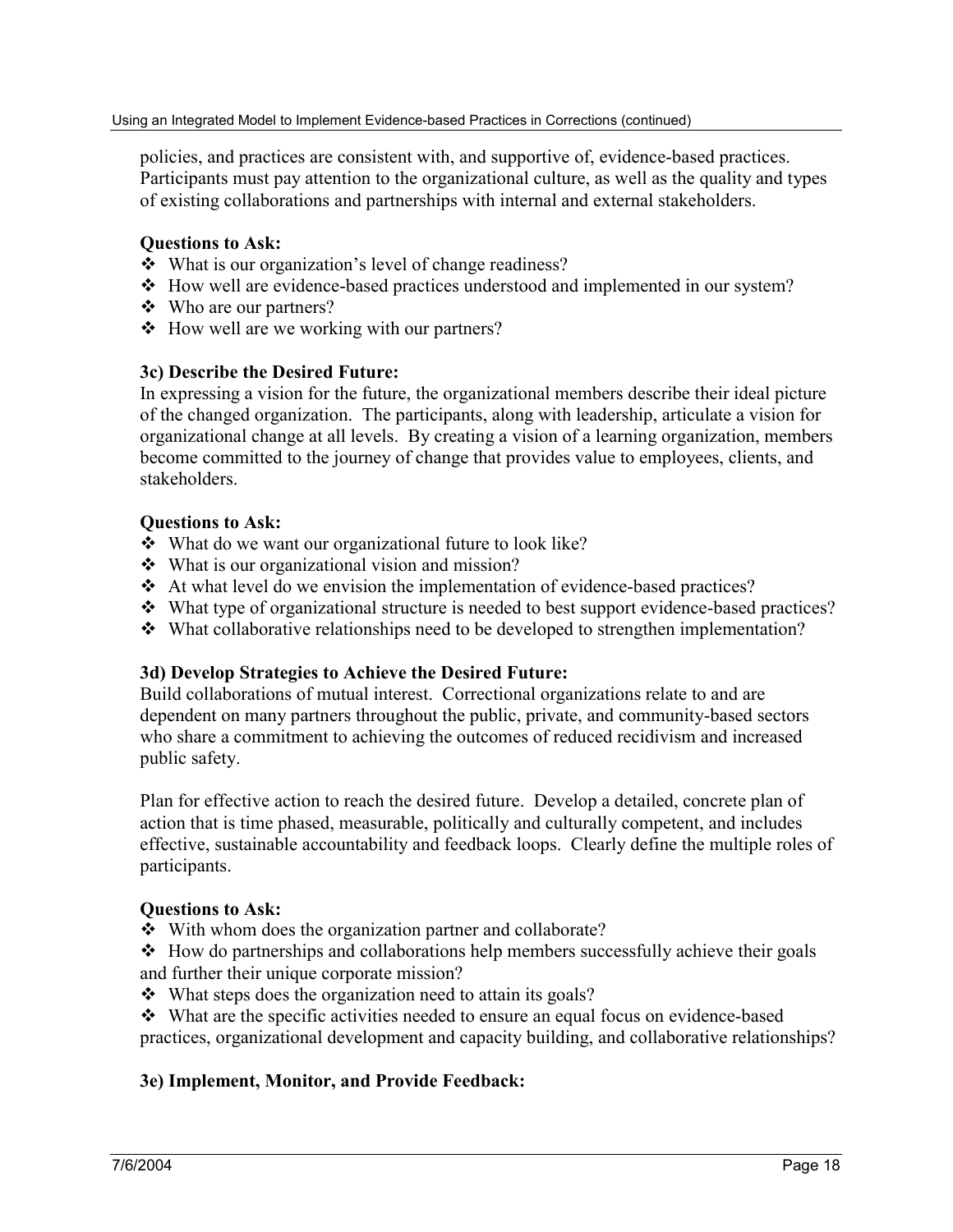#### Using an Integrated Model to Implement Evidence-based Practices in Corrections (continued)

Carry out the implementation**:** Planning without action often leads to desperation and hopelessness for staff and stakeholders.Successful implementation results from a broad and deep commitment throughout the organization, relentless attention to the vision, support for the change process, removal of barriers, and careful monitoring and adjustment of the change process.

Feedback**:** Gathering, sharing, assessing, and constructing a valid and shared interpretation of the information. Successful implementation results from the availability and management of information that is meaningful, timely, and accurately represents the progress made on the change plan within the unique cultural and political context of the participating site.

### **Questions to Ask:**

- $\div$  How will we gather data?
- What types of feedback are needed by which groups?
- $\triangleleft$  How will we monitor progress and make adjustments when necessary?

#### **4) Develop Infrastructure**

While leadership is moving the organization forward through the process of implementing evidence-based practices, there are contemporaneous changes in an organization's infrastructure that must occur. These infrastructure changes are designed to align the organization's human resource management systems (HRMS), policies and procedures, and operational standards with evidence-based practices. Aligning an organization's HRMS with evidence-based practices involves revising policies and practices for recruitment, hiring, job descriptions, training, performance measurement, promotional decisions, and reward systems. All policies and procedures must be consistent with and supportive of the new way of doing business. They must also be put into practice--clearly articulated and shared throughout the organization, and used as the new standard to which staff are held accountable. Aligning the organization's infrastructure clarifies the commitment to organizational change and facilitates implementation of evidence-based practices. Maintaining focus on these changes will, over time, produce a critical mass of employees well-versed in the tenets of a new philosophy, further limiting the possibility of slipping back into the old ways of doing business.

The subsequent transformation of organizational culture relies upon this alignment of tasks, mission, and goals and a clear nexus throughout the organization's practices (Baron and Kreps, 1999). Combining the fundamental changes in these structural areas with the philosophical and policy shift of evidence-based practices enhances the opportunity to more effectively institutionalize changes.

#### **Summary**

Leading organizational change requires that corrections leaders evaluate their own strengths and weaknesses as well as those of their organizations. Prepared with this knowledge, leaders will be better equipped to engage in the challenges of changing organizational practice, infrastructure, and culture. Corrections leaders who want to implement evidence-based practices, must be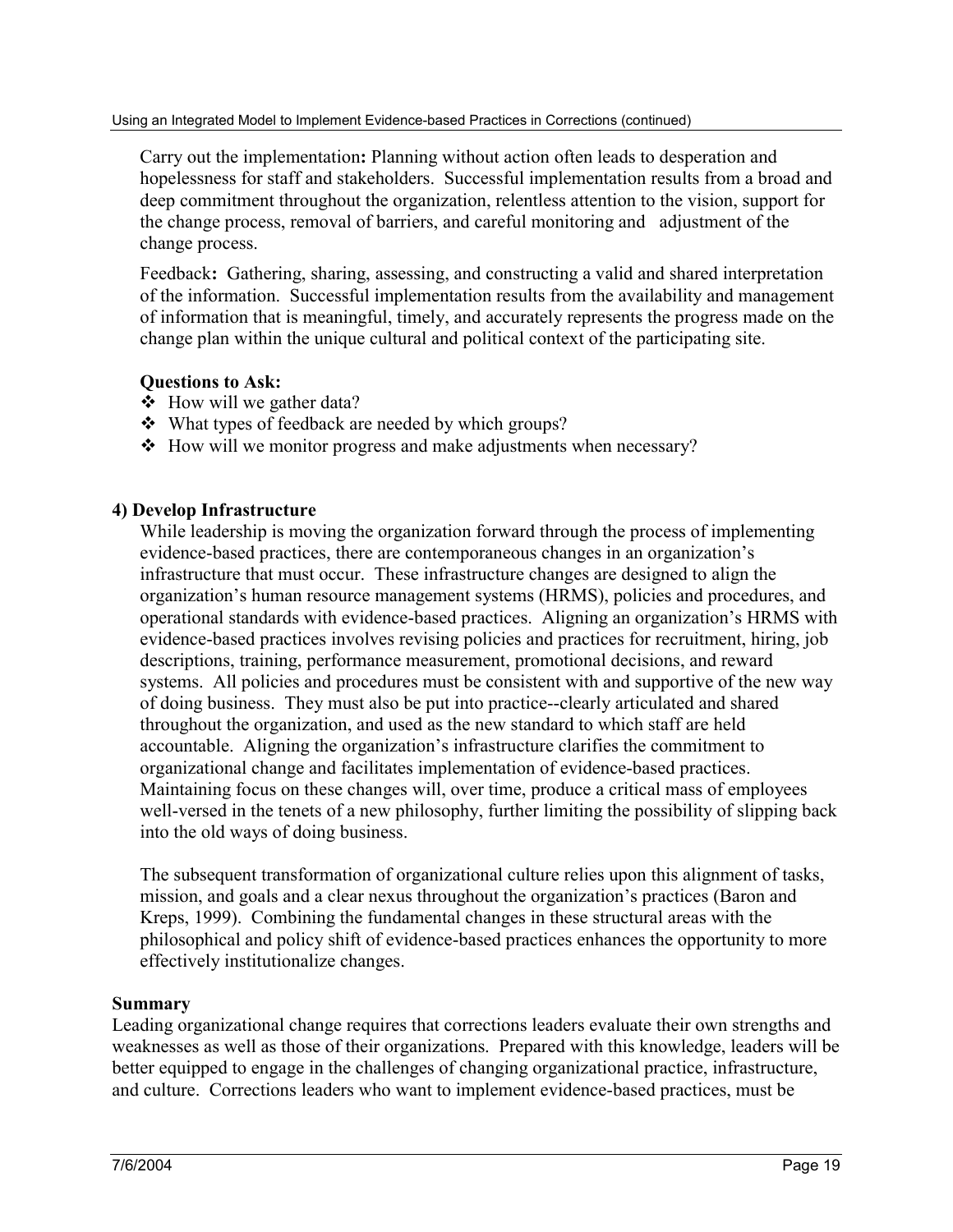willing and able to focus on all three components of the integrated model. They must have the content knowledge of evidence-based practices, the leadership skills required to lead such extensive organizational change, and the collaborative expertise necessary to engage stakeholders in the change process.

# *Collaboration*

Collaboration is an equally important component of implementing systemic change within the complex web of public safety agencies, service providers, and other stakeholders. Defined as *a mutually beneficial and well-defined relationship entered into by two or more organizations to achieve common goals* (Griffith, 2000), the collaborative process is intended to move participants away from the traditional definition of power as control or domination, towards a definition that allows for shared authority. This results in greater achievements than would be attained by one organization working alone. Since no public safety agency operates in a vacuum, engaging system stakeholders in change efforts helps eliminate barriers, increases opportunities for success, enriches the change process, educates stakeholders about the agency's work, and creates a shared vision that supports the systemic change efforts.

Public safety system stakeholders include a wide range of entities, from prisons and police agencies to victim advocates and faith-based community organizations. Working collaboratively with all stakeholders in the planning and implementation of systemic change in corrections can result in a more coherent continuum of care, one that uses evidence-based principles to reduce recidivism. By collaborating with each other, public agencies and community-based providers can jointly provide a comprehensive and integrated array of services that could not be provided by a single agency or sector working alone. Access to a well-organized network of services and pro-social community connections can greatly enhance an offender's ability to succeed. The following strategies help make collaborative efforts more constructive and useful tools of social action and recidivism reduction.

# **Collaboration Strategies**

- 1) Include the Right People / Agencies
- 2) Develop Sufficient Structure
- 3) Invest the Right Amount of Resources and Effort to Sustain Collaboration

# **1) Include the Right People / Agencies**

As previously mentioned, a key concept in organizational development and the collaborative process is to ensure that those individuals and organizations most affected have a voice in the process of change. While organizational development focuses on the internal stakeholders, our collaboration work focuses on external entities. For collaboration to work, all relevant stakeholders must have a presence at the table. Since the actual number of participants must be somewhat limited to ensure efficiency, formal communication methods must be established to ensure that those unable to be at the table still have their views heard.

Leaders must assist stakeholders in understanding and appreciating the value that participation in the change process has for them. Involving external stakeholders not only increase their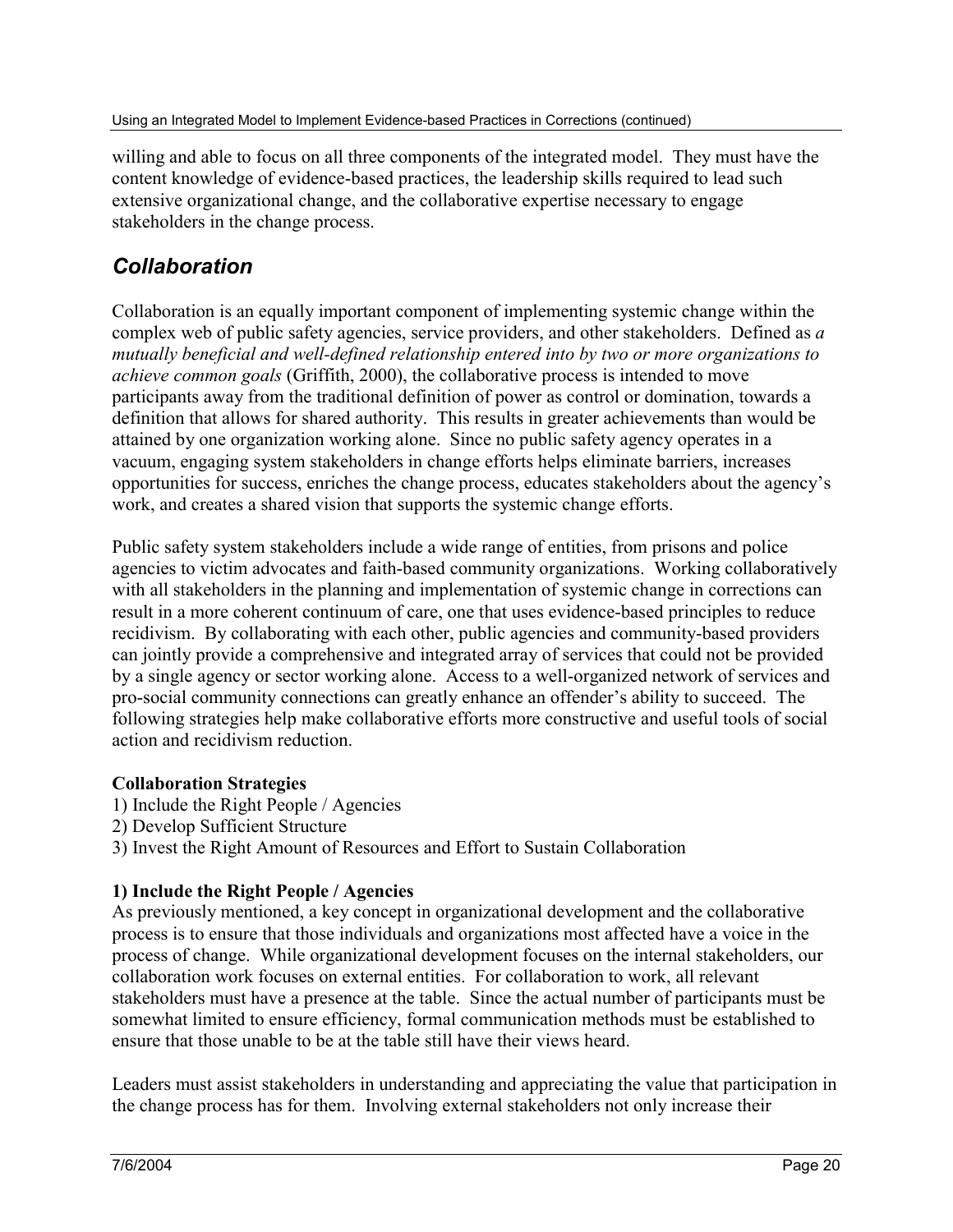understanding of the system, but can also help to identify overlapping client populations and shared goals. For example, as corrections agencies implement evidence-based principles, they will shift their resources focus onto higher-risk offenders. This shift in focus often results in decreased access to treatment resources for low-risk / high-need offenders. Involving human services agencies in the change planning process can help identify other treatment resources for these offenders.

The development of a policy-level committee that includes leaders from key stakeholder groups and helps to guide change is an essential component of implementing change in the public safety system. Members of the policy committee should include policy makers from key stakeholder organizations and community groups, including those supportive of the change and those who may pose potential barriers to implementation. Involving those who may not be entirely supportive of all planned changes ensures a richer policy development, educates those policy makers more fully about the system complexity, and may help to alleviate future barriers. The policy committee should be charged with guiding relative system-wide policy related to implementing evidence-based practices, implementing corresponding changes in their own organizations that support the system changes, and communicating with their own organization about the impact of system changes.

# **Questions to ask:**

- What partnerships currently exist in your system?
- Where do new partnerships need to be forged?
- $\triangleleft$  How does participation in the change process assist partners in accomplishing their missions?

# **2) Develop Sufficient Structure**

Every collaboration needs some structure, but the degree of structure required for a collaboration to attain its goals may vary. Collaboration participants should choose a structure that supports their endeavors and fits their desired level of joint activity and risk. Methods of developing structure, such as charters, memoranda of understanding, and partnering agreements fulfill multiple purposes. For example, they can help clarify the authority and expectations of the group, roles / functions of all participants, focus parties on their responsibilities, and eliminate miscommunication and backtracking when inevitable staff changes occur. These tools should clarify decision-making responsibilities and emphasize the concept that no single agency or individual is *in charge* in the familiar sense. Instead, collaboration participants are empowered to do work in their own *center of expertise* to the enhancement of the collective goal.

# **3) Invest the Right Amount of Resources and Effort to Sustain Collaboration**

Collaboration and system change are very time consuming and resource intensive processes. They require constant attention and nurturing to maintain momentum. *Acknowledging the inevitability of obstacles, admitting them when they reappear, developing collective strategies to overcome them, and having a sense of humor are all important in surviving the process* (Feely, 2000).

Working collaboratively with system partners provides a greater opportunity for successful implementation of true system change. With a united and common vision, the combined efforts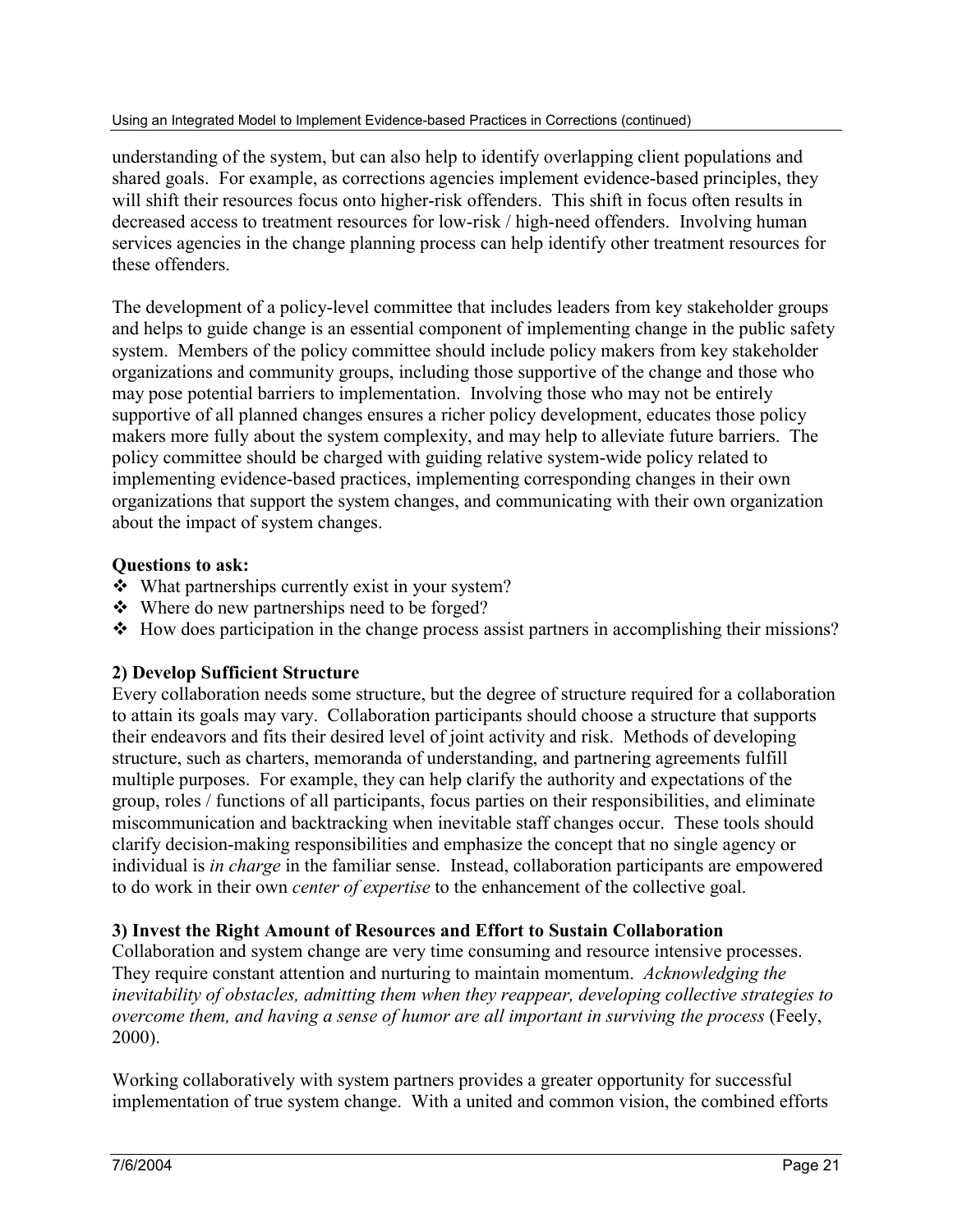of stakeholders can achieve more than any one organization could achieve on its own. No organization exists in a vacuum; therefore, recognizing the inherent interdependence and including it in the development of change implementation strategies, greatly enhances the chance of success.

#### **Questions to ask**

- What are the goals of the collaboration?
- $\triangleleft$  Why are we collaborating?
- $\div$  How are we going to collaborate?
- $\bullet$  Who is going to do what?
- What are the communication pathways within our collaboration?
- Who has authority to make what decisions?
- $\div$  How do we consciously develop mutual respect within our collaboration?

#### **A collaborative model for implementing change**

Collaborative endeavors must develop a balance between broad participation and the need to make decisions and take action. *The collaborative process has to be perceived as fair, not dominated by one interest group, and accessible to all stakeholders* (Carter, Ley Steketee, Gavin, Stroker, Woodward, 2002). It should ensure that the number of participants is small enough to allow for productivity, but broad enough to achieve widespread support. The collaboration model that follows can be used to implement systemic change in criminal justice systems. It identifies multiple levels of systemic involvement, both internal and external to the targeted organization. The collaborative work takes place at all levels, including policy and implementation. Although each level may share an overriding vision of system change as reduced recidivism, each has different work to do. While the policy level team focuses on policy development that supports the systemic change, implementation teams are responsible for the practicalities of making that change happen.

Mutual respect and understanding are key to sustaining shared authority in collaborative relationships. Borrowing from a concept developed by Michael Hammer in *Beyond Reengineering*, all partners are seen as *centers of excellence¸* defined as *a collective of processionals, led by a coach, who join together to learn and enhance their skills and abilities to contribute best to whatever processes are being developed. Each agency is an expert at performing its piece of the work of public safety* (Carter et al., 2002).

In the following model, teams include representation from these *centers of expertise*, such as the court, prosecution, defense, corrections, law enforcement, probation, and parole. Each center may be a self-contained organization, but all are linked with the other centers through the public safety system. The collaboration participants work together towards the shared vision of enhanced service provision and reduced recidivism.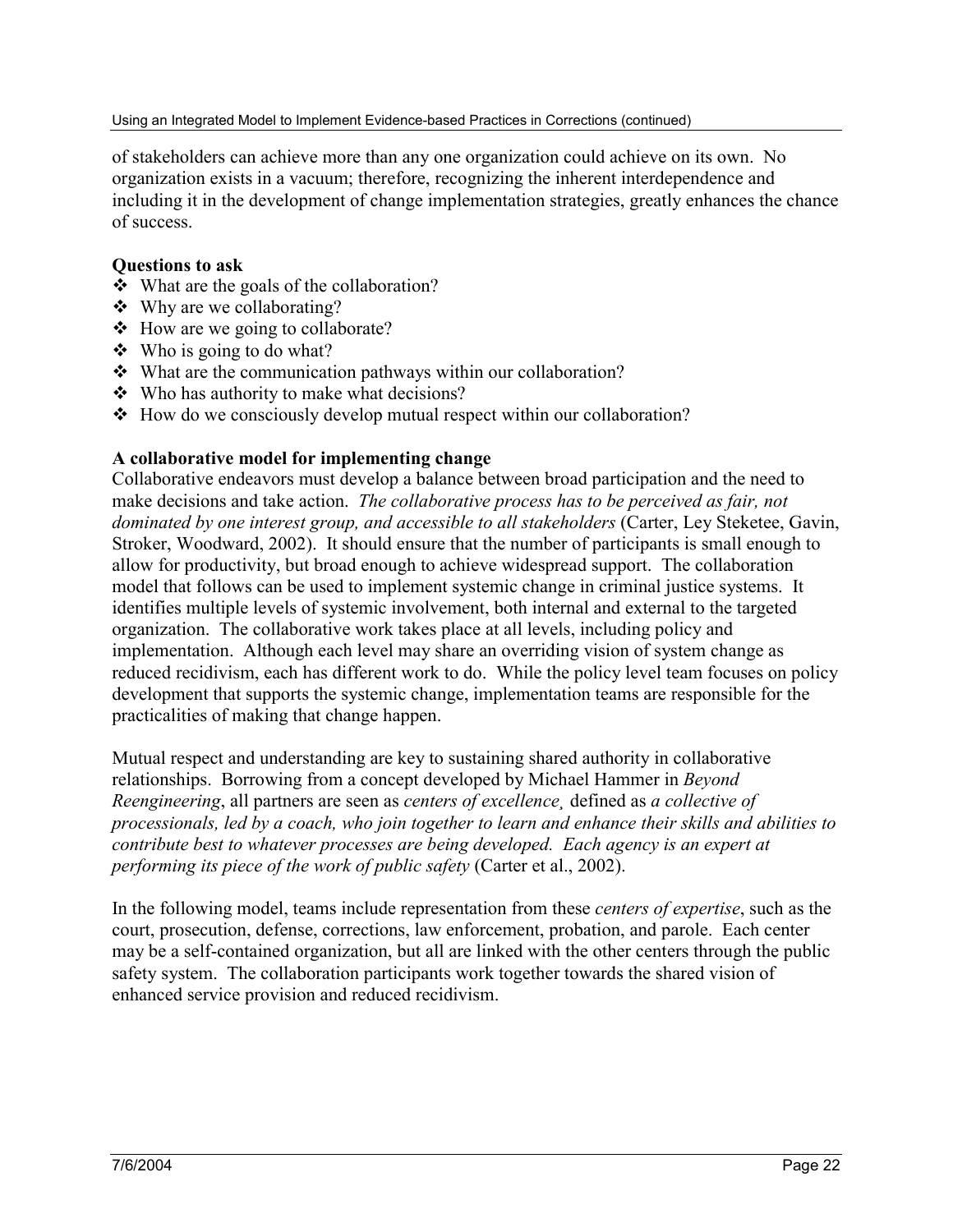#### **Figure 6**

| Locus for            | <b>Issues for Collaborative Work</b>       |               |                          |                 |                           |                       |          |        |
|----------------------|--------------------------------------------|---------------|--------------------------|-----------------|---------------------------|-----------------------|----------|--------|
| Collaborative Work   | Management                                 | Structure     | Roles /<br>Relationships | Work<br>Design  | Training /<br>Development | Evaluation            | 징        |        |
| Policy Team          |                                            |               |                          |                 |                           |                       | duced    |        |
| Implementation /     |                                            |               |                          |                 |                           |                       | Recidivi | NOISIN |
| Work Teams           |                                            |               |                          |                 |                           |                       | gu       |        |
| Centers of Expertise | Law<br>Prose<br>Enforc<br>cution<br>∖ement | Pre-<br>Trial | Jail<br>Courts           | ∕Probat`<br>ion | Faith<br>Comm<br>unity    | Treat<br>Etc.<br>ment |          |        |

#### **Questions to ask**

- $\triangle$  Are key stakeholders / centers of expertise involved within each locus of collaborative work?
- $\triangle$  Do participants at all levels understand and buy in to the vision?
- Do participants understand how collaboration works?

#### **Essential elements of collaboration**

- Including the Right People
- Developing Structure
- Shared vision
- Unique purpose
- Clear roles and responsibilities
- Healthy communication pathways
- The right membership
- Respect and integrity
- Accountability to the collaboration and to the participating organizations
- Data-driven process
- Effective problem solving
- Sufficient resources, including staffing and facilitation
- An environment of trust and collaborative leadership

# *Conclusion*

The research on evidence-based practices continues to emerge, and organizations around the world continue to work to translate this research into practice. The unique feature of this integrated model is its insistence that the systemic change required to do this cannot be fully implemented or sustained without equal and integrated focus on evidence-based principles, organizational development, and collaboration. The model builds heavily on work already being done by corrections systems. While it may not require heavy investment of new resources, it may require a change in the way existing resources are allocated, which can be just as challenging. Implementing this model requires strong leaders who are willing to challenge the status quo, advocate for better service provision, and strive for better outcomes.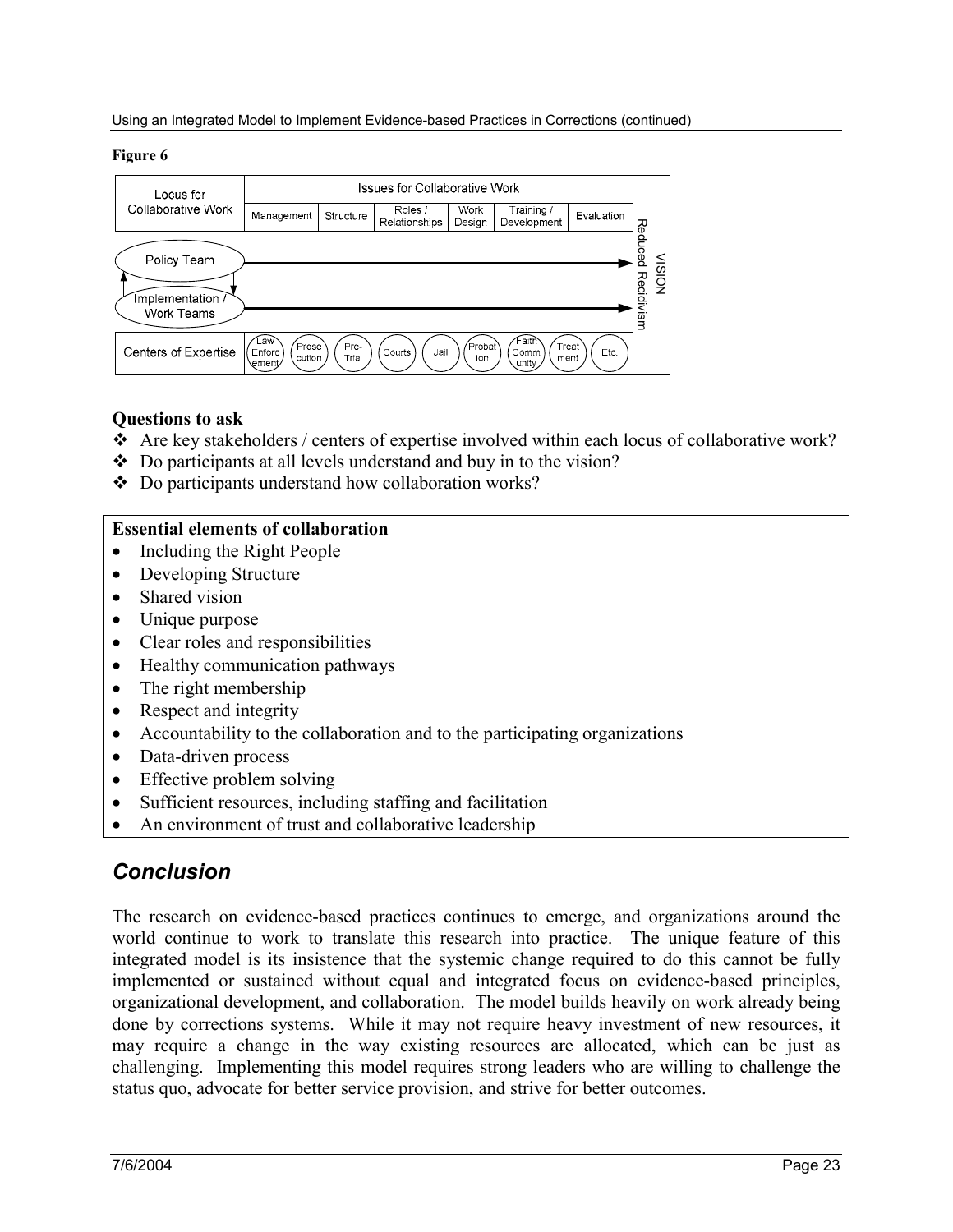The financial crisis facing criminal justice systems is forcing policy makers and administrators to rethink the old way of doing business and re-examine policies that favor institutional growth. The research is clear about which interventions result in reduced recidivism. Criminal justice leaders must be clear about whether or not they are willing to accept the status quo or take the steps necessary to make more effective use of the public resources allocated to corrections. If they opt for more effective use of resources and increased public safety, this model will guide corrections systems through the three components of successful implementation: evidence-based practices, organizational development, and collaboration.

| <b>Project Contact Information</b>                       |                                                                                                                                                                        |  |  |  |
|----------------------------------------------------------|------------------------------------------------------------------------------------------------------------------------------------------------------------------------|--|--|--|
| TUTE OF                                                  | Dot Faust, Correctional Program Specialist<br>National Institute of Corrections, Community Corrections Division<br>dfaust@bop.gov<br>$(202)$ 514-3001<br>www.nicic.org |  |  |  |
| <b>CRIME &amp;</b><br><b>JUSTICE</b><br><b>INSTITUTE</b> | Elyse Clawson, Executive Director<br>Crime and Justice Institute<br>eclawson@crivative.org<br>$(617)$ 482-2520<br>www.cjinstitute.org                                  |  |  |  |

 $\overline{a}$ 

*This article was supported under cooperative award #03C05GIW2 from the National Institute of Corrections, Community Corrections Division, U.S. Department of Justice. Points of view in this document are those of the authors and do not necessarily represent the official position of the U.S. Department of Justice.*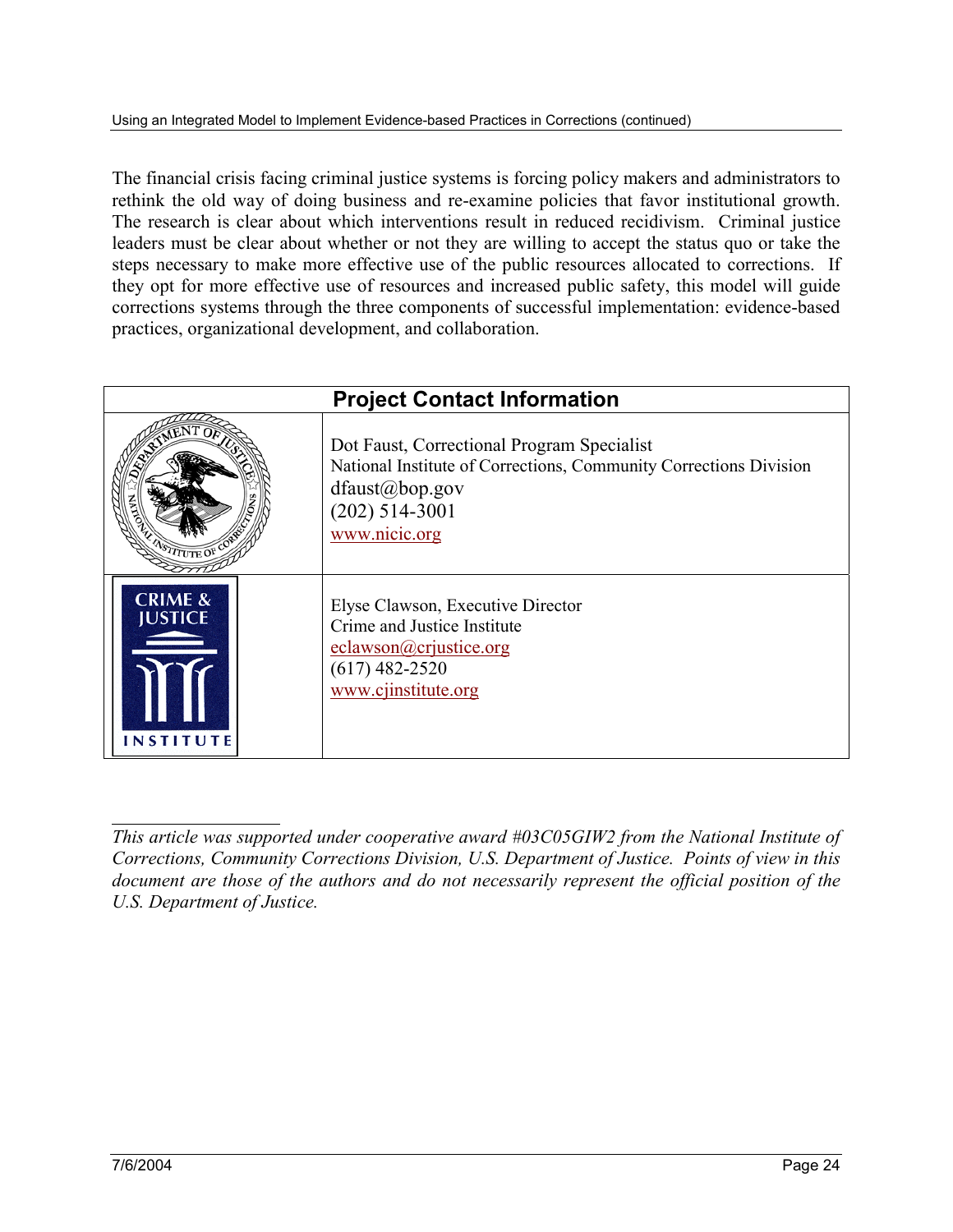# **References**

- Agostinelli, G., Brown, J.M. and Miller, W.R.. (1995) Effects of normative feedback on Consumption among heavy drinking college students. *Journal of Drug Education* 25: 31-40.
- Alvero, A.M., Bucklin, B.R. & Austin, J. (2001) An objective review of the effectiveness and essential characteristics of performance feedback in organizational settings. *Journal of Organizational Behavior Management* 21(1): 3-29.
- Andrews, D.A, J. Bonta, and R. Hoge. (1990). Classification for effective rehabilitation: Rediscovering psychology. *Criminal Justice and Behavior* 17:19-52.
- Andrews, D.A. & Bonta, J. (1998). *The psychology of criminal conduct*. Cincinnati: Anderson Publishing Co.
- Azrin, N. H. and V. A. Besalel (1980). *Job club counselor's manual*. Austin, TX, Pro-Ed.
- Azrin, N. H., Sisson, R. W., Meyers, R. & Godley, M. (1982). Alcoholism treatment by disulfiram and community reinforcement therapy. *Journal of Behavioral Therapy and Psychiatry* **13**(2): 105-112.
- Baer, J.S., Marlatt, A.G., Kivlanhan, D.R., Fromme, K., Larimer, M.E. & Williams, E. (1992) An experimental test of three methods of alcohol risk reduction with young adults. *Journal of Consulting and Clinical Psychology* 60(6): 974-979.
- Bandura, A. (1996). Mechanisms of Moral Disengagement in the Exercise of Moral Agency. *Journal of Personality and Social Psychology* 71:364-374.
- Bandura, A., D. Ross, et al. (1963). Vicarious Reinforcement and Imitative Learning. *Journal of Abnormal and Social Psychology* 67(6): 601-607.
- Beckland, R. & Pritchard, W. (1992). *Changing the Essence, The Art of Creating and Leading Fundamental Change in Organizations*. Jossey-Bass.
- Bennis, W. & Nanus, B. (1985). *Leaders, The Strategies For Taking Charge*. Harper and Row.
- Blake, R.R., Srygley Mouton, J. & Adams McCanse, A. (1989). *Change by Design*. Addison Wesley.
- Block, P. (1981). *Flawless Consulting*. University Associates.
- Block, P. (1988). *The Empowered Manager*. Jossey-Bass.
- Bonta, J., S. Wallace-Capretta, J. Rooney and K. McAnoy. (2002) An outcome evaluation of a restorative justice alternative to incarceration. Justice Review, 5(4): 319-338.
- Bridges, W. (1991). *Managing Transitions, Making the Most of Change*. Perseus Books.
- Burns, J. (1982). *Leadership.* Harpercollins.
- Carter, M., Ley A., Steketee, M., Gavin, F., Stroker, R., & Woodward, W. (2002). *Collaboration: A Training Curriculum to Enhance the Effectiveness of Criminal Justice Teams.* Washing ton, D.C.: State Justice Institute.
- Clear, T.R. (1981). Objectives-Based Case Planning. *NIC, Monograph 1981*.
- Clements, C.B. (1996). Offender Classification, Two Decades of Progress. *Criminal Justice and Behavior* 23:121-143.
- Covey, S. R. (1990). *Principle-Centered Leadership*. Summit Books.
- Currie, E. (1998). *Crime and punishment in America.* New York, NY: Metropolitan Books.
- Decker, P.J. (1983) The effects of rehearsal group size and video feedback in behavior modeling training. *Personnel Training* 36: 763-773.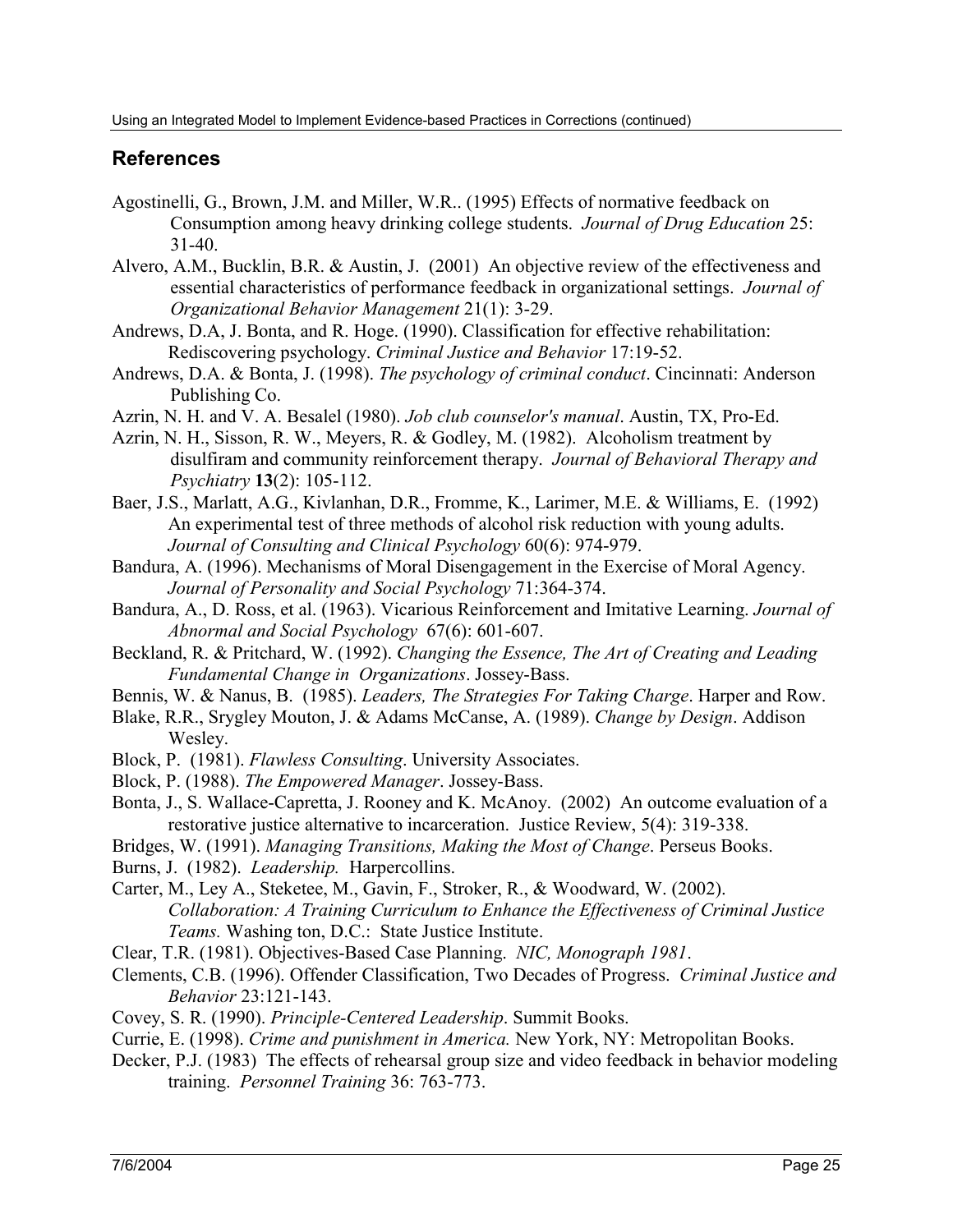Using an Integrated Model to Implement Evidence-based Practices in Corrections (continued)

- Dilulio, J.J. (1993). Performance Measures for the Criminal Justice System. U.S. Bureau of Justice Statistics, Washington, DC.
- Elliott, D., N. J. Hatot, et al. (2001). Youth violence: A report of the Surgeon General.

Elliott, D. (1980). A Repertoire of Impact Measures. *Handbook of Criminal Justice Evaluation*: 507-515.

- Emrick, C.D., J.S. Tonigang, H. Montgomery, and L. Little. 1993. Alcoholics Anonymous: Opportunities and Alternatives., edited by B.S. McCrady and W.R. Miller. New Brunswick, NJ: Alcohol Research Documentation, Inc., Rutgers Center of Alcohol Studies.
- Feely, K. (2000). *Pathways to Juvenile Detention Reform: Collaboration and Leadership.* Baltimore: Annie E. Casey Foundation.
- Fuller, J., MSW. (2001). *Organizational Change from a Leadership Perspective.* Oregon: Multnomah County Department of Community Justice.
- Gendreau, P. and C. Goggin (1997). Correctional Treatment: Accomplishments and Realities. Correctional Counseling and Rehabilitation. P. V. Voorhis, M. Braswell and D. Lester. Cincinnati, Anderson.
- Gendreau, P. and C. Goggin. (1995). Principles of effective correctional programming with offenders. Center for Criminal Justice Studies and Department of Psychology, University of New Brunswick, New Brunswick.
- Gendreau, P., T. Little, et al. (1996). A meta-analysis of the predictors of adult offender.
- Gordon, T. (1970). *Parent Effectiveness Training.* NY:NY, Wyden.
- Griffith, G. (2000). *Report to Planning Committee on Study of Three Collaboratives.* Oregon: Department of Corrections.
- Hanson, R. K. & Harris, A. (1998). Triggers of sexual offense recidivism. *Research Summary: Corrections Research and Development* 3(4): 1-2.
- Harland, A. T. (1996). *Choosing Correctional Options that Work: Defining the Demand and Evaluating the Supply*. Thousand Oaks, CA: Sage.
- Harper, R. and S. Hardy. (2000). An evaluation of motivational interviewing as a method of intervention with clients in a probation setting. *British Journal of Social Work* 30:393- 400.
- Henggeler, S. W., Melton, G. B., Brondino, M.J., Scherer, D.G. & Hanley, J.H. (1997). Multisystemic therapy with violent and chronic juvenile offenders and their families: The role of treatment fidelity in successful dissemination. *Journal of Consulting and Clinical Psychology* 65: 000-0013.
- Hesselbein, F., Goldsmith, M. &Somerville I. Editors. (1999). *Leading Beyond the Walls*. Drucker Foundation.
- Higgins, S. T. and K. Silverman, Eds. (1999*). Motivating behavior change among illicit-drug abusers: Research on contingency management interventions.* Washington, DC, American Psychological Association.
- Hogue, A., Liddle, H. A., Rowe, C., Turner, R.M., Dakof, G.A. & Lapann, K. (1998). Treatment adherence and differentiation in individual versus family therapy for dolescent substance abuse. *Journal of Counseling Psychology* 45: 104-114.
- Kropp, P., Hart, S., Webster, C., Eaves, D. (1995). Manual for the Spousal Assault Risk Assessment Guide.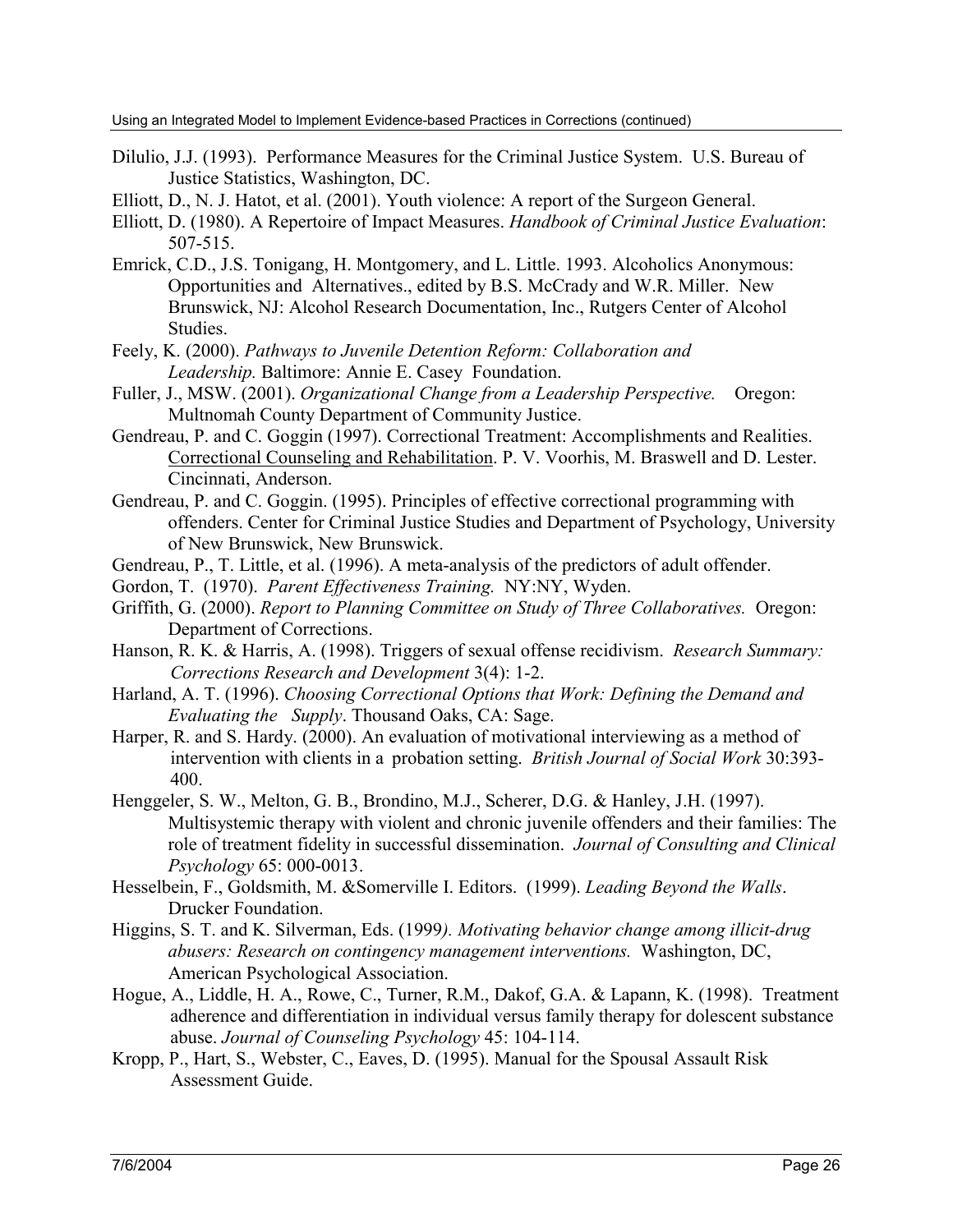Using an Integrated Model to Implement Evidence-based Practices in Corrections (continued)

Lipsey, M. W. and D. B. Wilson (1993). The Efficacy of Psychological, Educational, and Behavioral Treatment. *American Psychologist* 48(12): 1181-1209.

- Lipton, D. S., D. Thornton, et al. (2000). Program accreditation and correctional treatment. *Substance Use & Misuse* 35(12-14): 1705-1734.
- Ludeman, K. (1991) Measuring skills and behavior. *Training & Development* Nov.:61-66.
- McGregor, D. (1960). *The Human Side of Enterprise.* McGraw-Hill/Irwin.
- McGuire, J. (2001). What works in correctional intervention? Evidence and practical implications. Pp. 25-43 in *Offender rehabilitation in practice: Implementing and evaluating effective programs.*, edited by D. F. Gary Bernfeld, Alan Leschied. New York, NY: John Wiley & Sons, LTD.
- McGuire, J. (2002). Evidence-based programming today. Paper presented International Community Corrections Association conference, Boston, MA, November, 2002.
- Meyers, R.J. and J.E. Smith. (1995). *Clinical Guide to Alcohol Treatment: The Community Reinforcement Approach.* NY:NY, Guilford Press.
- Meyers, R.J. and J.E. Smith. (1997). Getting off the fence: Procedures to engage treatmentresistant drinkers. Journal of Substance Abuse Treatment, 14, 467-472.
- Meyers, R.J, W.R. Miller, J.E. Smith, and S. Tonnigan. (2002) A randomized trial of two methods for engaging treatment-refusing drug users through concerned significant others. Journal of Consulting and Clinical Psychology, Vol. 70:5, 1182-1185.
- Mihalic, S., K. Irwin, D. Elliott, A. Fagan, and D. Hansen. (2001). Blueprints for Violence Prevention. U.S. Department of Justice, Washington, DC.
- Mihalic, S. & Irwin, K. (2003). Blueprints for violence prevention: From research to real world settings - factors influencing the successful replication of model programs. Boulder, CO, Center for the Study & Prevention of Violence.
- Miller, W.R., Sovereign, G.R. & Krege, B. (1988) Motivational interviewing with problem drinkers: II. The drinker's check up as a preventive intervention. *Behavioral Psychotherapy* 16: 251-268.
- Miller, W. and S. Rollnick. (2002). *Motivational interviewing: Preparing people for change.* New York, NY: Guilford Press.
- Miller, W. R. and K. A. Mount (2001). A small study of training in Motivational Interviewing: Does one workshop change clinician and client behavior? Albuquerque, NM.
- Moore, M. (1995). *Creating Public Value.* Massachusetts: Harvard University Press.
- Nanus, B. (1992). *Visionary Leadership*. Jossey-Bass.
- O'Connor, T. & Perryclear, M. (2002) Prison religion in action and its influence on offender rehabilitation.
- Osborne, D. & Gaebler, T. (1992). *Reinventing Government*. Addison Wesley.
- Palmer, T. (1995). Programmatic and non-programmatic aspects of successful intervention: New directions for research. *Crime & Delinquency,* 41(1): 100-131.
- Petersilia, J. (1997). Probation in the United States: Practices and Challenges. *National Institute of Justice Journal*: 2-8. Project Match Research Group (1997) Therapist effects in three treatments for alcohol problems. *Psychotherapy Research* 8(4):455-474.
- Rees, F. (1991). *How to Lead Work Teams, Facilitation Skills*. Pfeiffer and Co..
- Ryan, R.M. and E.L. Deci. (2000). Self-determination theory and the facilitation of intrinsic motivation, social development, and well-being. *American Psychologist* 55:68-78.